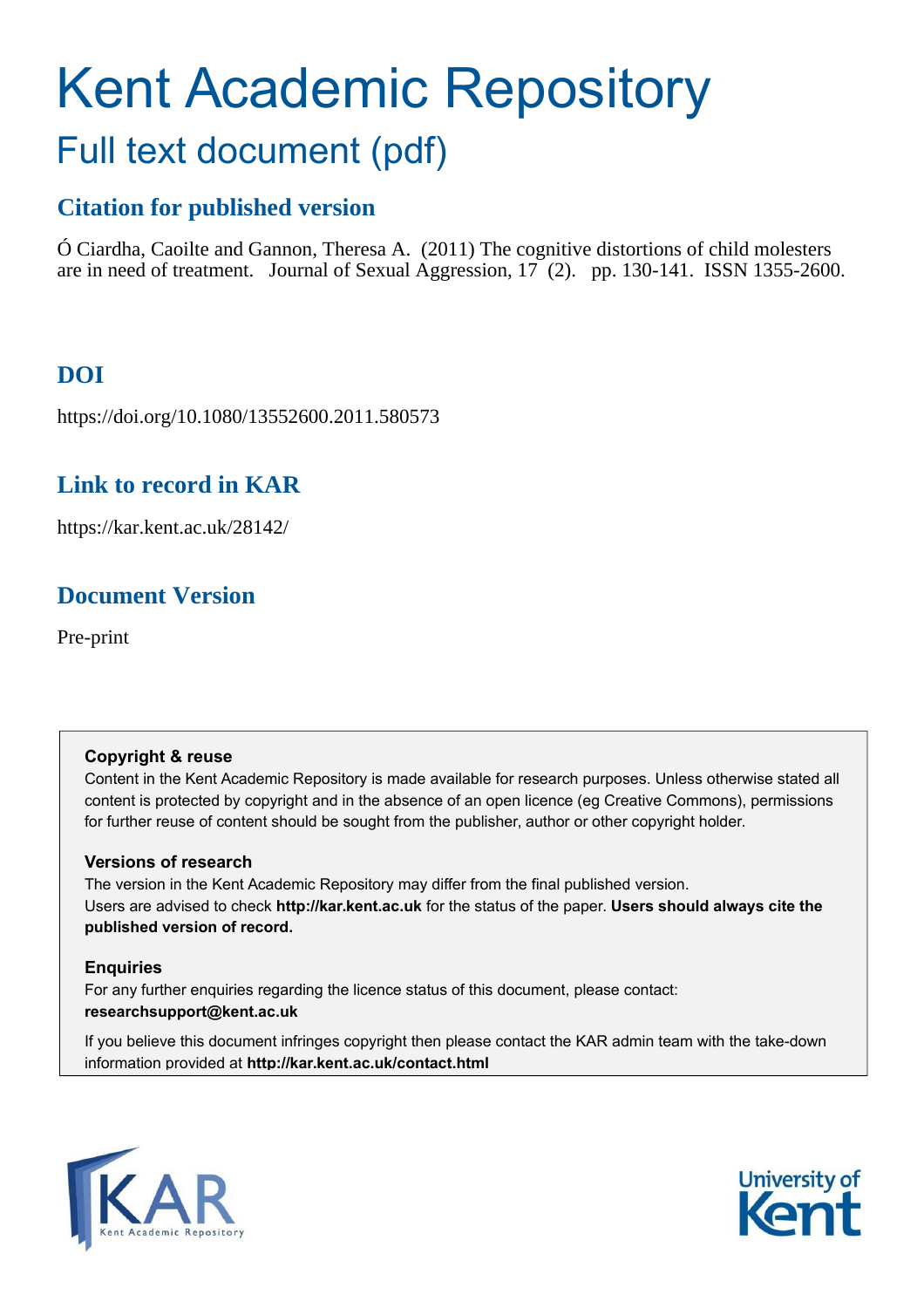# Running Head: THE CASE FOR COGNITIVE DISTORTIONS

The cognitive distortions of child molesters are in need of treatment

Caoilte Ó Ciardha

University of Kent, UK

&

Theresa A. Gannon

University of Kent, UK

Address for Correspondence:

Dr. Caoilte Ó Ciardha

School of Psychology,

Keynes College,

University of Kent,

**Canterbury** 

CT2 7NP

E-Mail: C.C.OCiardha@kent.ac.uk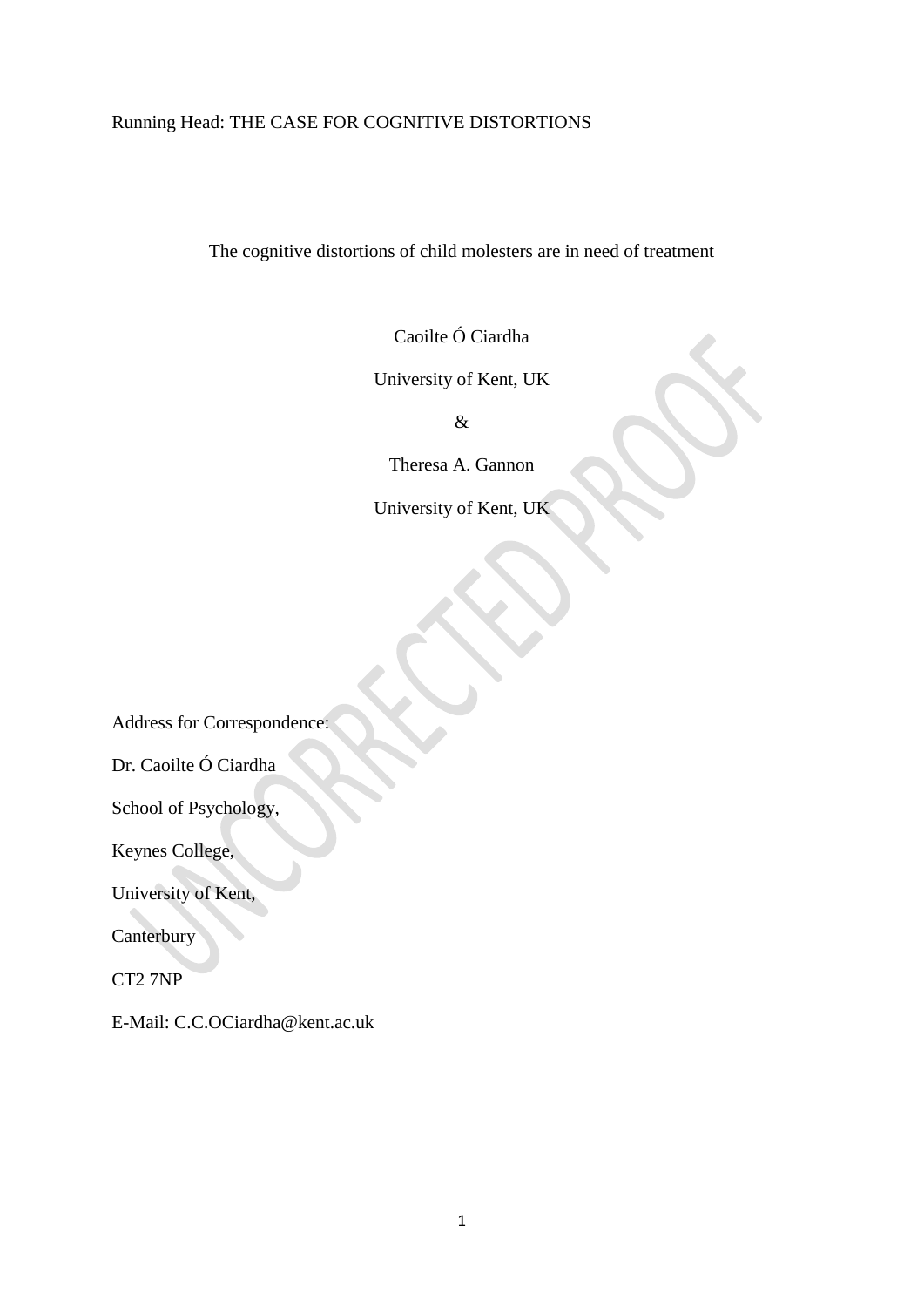#### **Abstract**

This paper forms the second part of a debate lead by Marshall, Marshall, and Kingston (2011) regarding the need to address so-called cognitive distortions in sexual offender treatment. In their paper, Marshall et al. argue that so-called cognitive distortions may not necessarily require intense and focussed attention or challenge throughout treatment. In evaluating Marshall et al."s arguments, we highlight some inherent differences in how both Marshall et al. and ourselves choose to define the term cognitive distortion. We surmise that these key definitional differences appear to account for many of the issues that we "debate". In particular, for example, Marshall et al. focus their arguments regarding cognitive distortions more explicitly upon excuses, denial and minimizations whereas we choose to focus upon schemas and higher order belief structures. Thus, we argue that the broadness and vagueness of the term cognitive distortion can lend itself to quite different interpretations and research foci. We offer some alternative views to Marshall et al."s position and advocate the consideration of cognitions with an aetiological role in offending. We conclude with some suggestions for future research and treatment.

## **Keywords**

Cognitive distortion

Aetiological cognition

Sexual offending

Treatment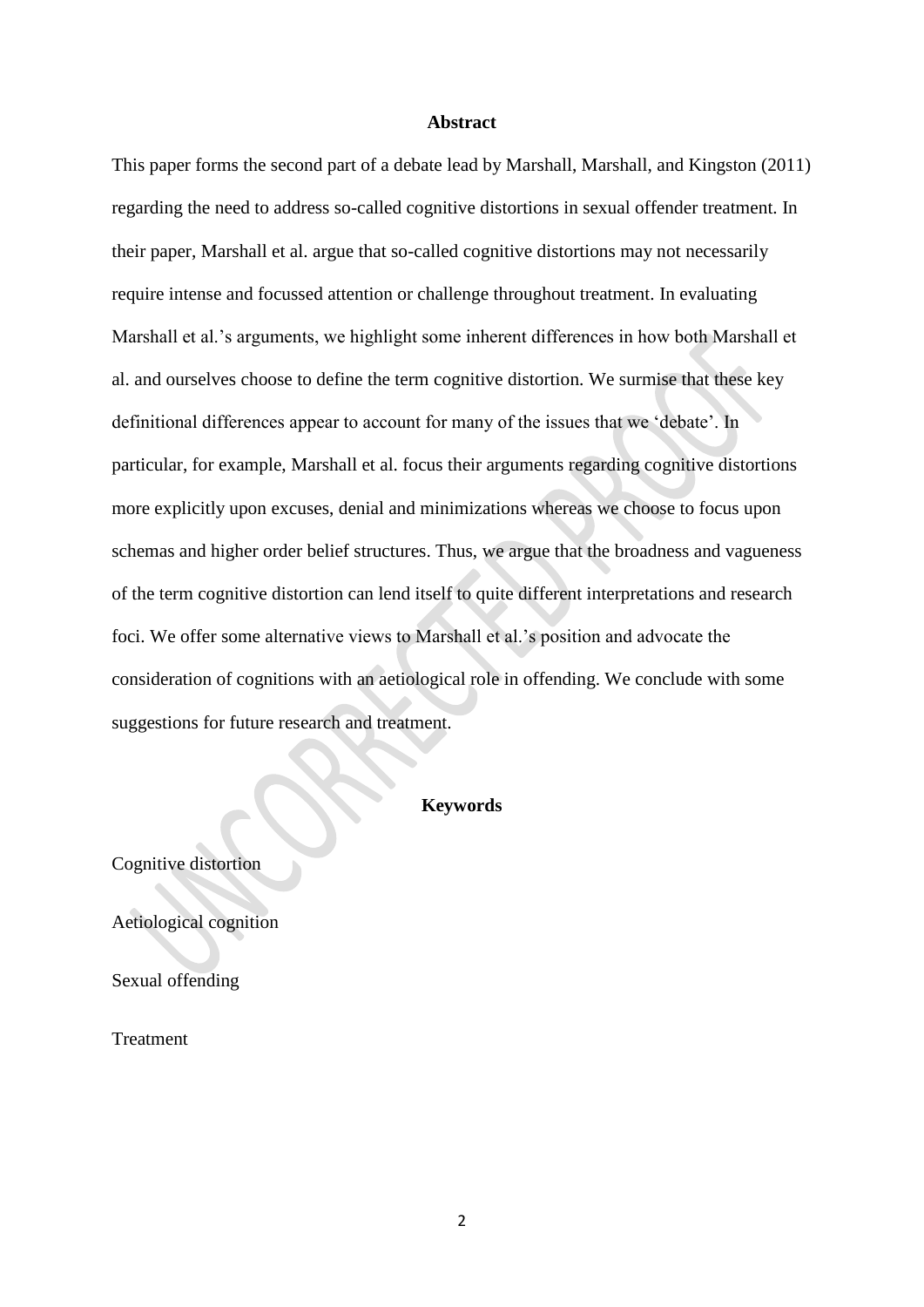#### **Introduction**

In Are the cognitive distortions of child molesters in need of treatment?, Marshall et al. (2011) propose that identifying and challenging the cognitive distortions of child molesters is of limited value in treatment. They challenge researchers and therapists to reconsider the role of so-called distortions in child-molestation. In doing this, they take a "sceptical position" and allow the reader to determine whether that scepticism has been overstated or not. In this paper we assess the arguments proposed by Marshall and his colleagues and suggest that some offence-supportive cognitions have an important role in the aetiology and subsequent successful rehabilitation of individuals who offend sexually.

Cognitive distortion is a term that has become somewhat unwieldy since first used with reference to child molesters by Abel, Becker, and Cunningham-Rathner (1984). Since then cognitive phenomena have been "hooked on" to the term by successive authors so that cognitive distortions can now be said to include belief systems (Abel, et al., 1984), justifications, perceptions, judgments (Abel, Gore, Holland, & Camp, 1989), excuses (Pollock & Hashmall, 1991) defensiveness (Rogers & Dickey, 1991) rationalizations (Neidigh & Krop, 1992), and denials or minimizations (Bumby, 1996). Readers of the cognitive distortion literature can find themselves in the position, whereby they are unsure of which of these constructs is being referred to by a given author. This problem surrounding the vagueness of the term cognitive distortion has been raised by successive authors (Blake & Gannon, 2008; Dean, Mann, Milner, & Maruna, 2009; Gannon, Ward, & Collie, 2007; Mann & Beech, 2003; Maruna & Mann, 2006; Navathe, Ward, & Gannon, 2008; Ward, Polaschek, & Beech, 2006). We believe, therefore, that it is useful to avoid use of the term cognitive distortion (see also Maruna & Mann, 2006) except when speaking in the most general of terms. Ideally, we would advocate avoiding the term entirely, but it has become so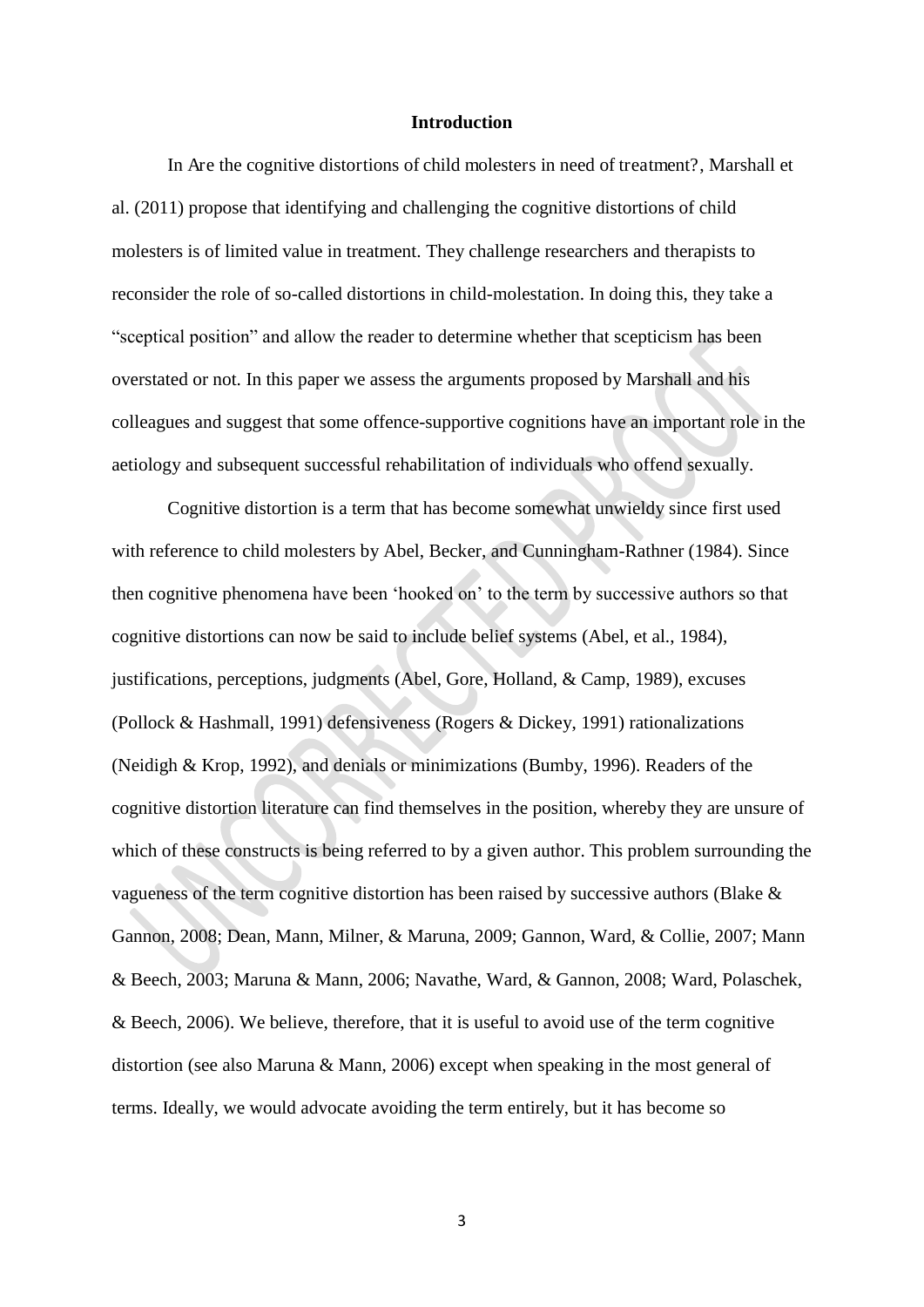'enshrined' (Maruna  $\&$  Mann, 2006) in the literature that to not include the term as a keyword for an article is to miss out on a large portion of intended readership.

 In presenting their arguments for debate, Marshall et al. (2011) have defined the term cognitive distortion as "thoughts, perceptions, beliefs and ideas that are understood to present obstacles to the offender taking responsibility for his crimes"  $(p, 2<sup>1</sup>)$ . While this is a broad definition of cognitive distortion, the paper itself, along with a recent paper in a similar vein by two of the same authors (Marshall, Marshall, & Ware, 2009) focuses heavily on select specific phenomenon subsumed under their generic description of cognitive distortion. In brief, Marshall et al. (2011) question—most appropriately—whether excuses, denial, minimizations, and attitudes tolerant of sexual crime should be targeted in treatment given current research evidence associated with these concepts. Marshall et al. also question whether traditionally utilized methods of examining and challenging child molesters' cognitive distortions (i.e., matching offence disclosures to victim reports and eyewitness accounts; Salter, 1988) are useful or even risk-heightening for child molesters in treatment. We are in agreement with Marshall et al. regarding the assertions made that many of the phenomena subsumed under the generic description of cognitive distortion may not require intensive or rigorous attention and challenge throughout treatment. However, we strongly believe that research and commentary examining child molesters' cognition should include reference to what we refer to as aetiological cognition (i.e., cognition that most likely contributes to the facilitation and maintenance of sexual offending or general criminality). Such cognition in the form of, for example, schemas and beliefs do not appear to have been fully discussed by Marshall and colleagues under the rubric of cognitive distortions despite their potential to determine (1) risk (Hanson & Harris, 2000; Hanson & Morton-Bourgon,

<u>.</u>

 $1$  Copy – editors: Please insert final manuscript page number in here before the article goes to press.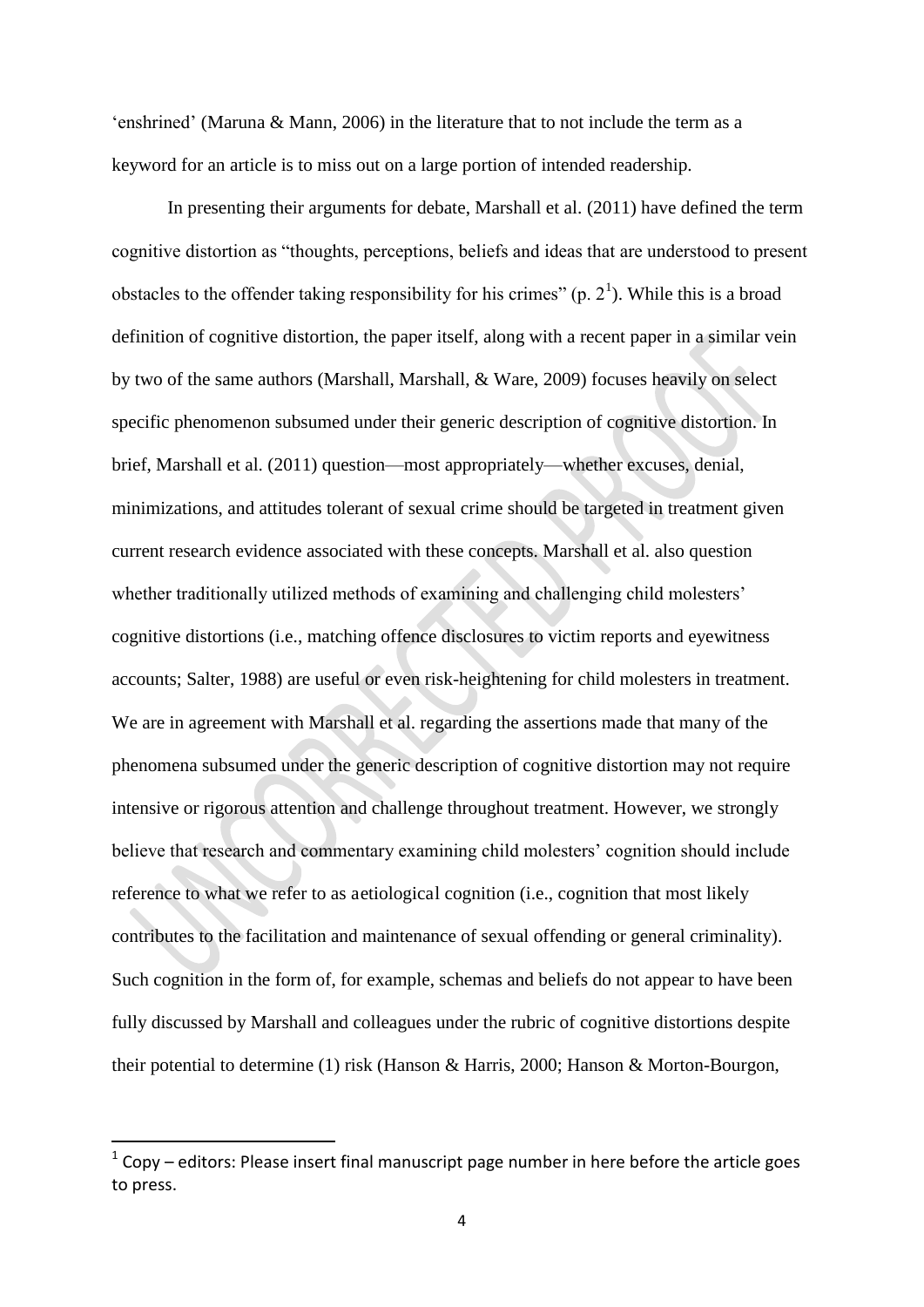2004), and (2) the persistence and desistance of child molesters (Laws & Ward, 2011; Maruna, 2001).

In our opinion, much of the exciting recent research examining child molesters" aetiological cognition has focused on implicitly held cognitive phenomena that may contribute to offending behaviour (see Gannon, Ward, Beech, & Fisher, 2007). Rather than listing different components that may fall under the umbrella of cognitive distortion we consider it more useful to conceptualise cognitive distortions as stemming from cognitive structures, cognitive processes, and cognitive products (see Ward, Fon, Hudson, & McCormack, 1998). Cognitive structures refer to the beliefs, schemas, scripts, and implicit theories that people resort to when interpreting their social world. Implicit theories are similar to scientific theories that are implicitly held by an individual and allow them to take cognitive shortcuts when evaluating individuals or situations (Ward, 2000). Examples of implicit theories that may be held by offenders are that children are sexual beings, that they are entitled to sexual contact/release, that male sex drive is uncontrollable, that child abuse does not harm the victims or that the world is an inherently dangerous place (Ward & Keenan, 1999). Cognitive processing refers to how information is processed and interpreted and how the individual draws on cognitive structures as part of that process (Hollon & Kriss, 1984). Cognitive products are the thoughts, statements, and behaviours that result from the interaction of cognitive structures and processes (Hollon & Kriss, 1984). We argue that structures, processes, and products are interacting elements and that problematic cognitions can emerge from each level of that interaction and therefore result in offence-supportive or facilitative cognition.

Most of the phenomena discussed by Marshall and colleagues (Marshall, et al., 2011; Marshall, et al., 2009) refer to the types of statements made by offenders that represent the end products of cognitive processes. From these products it can be difficult to extrapolate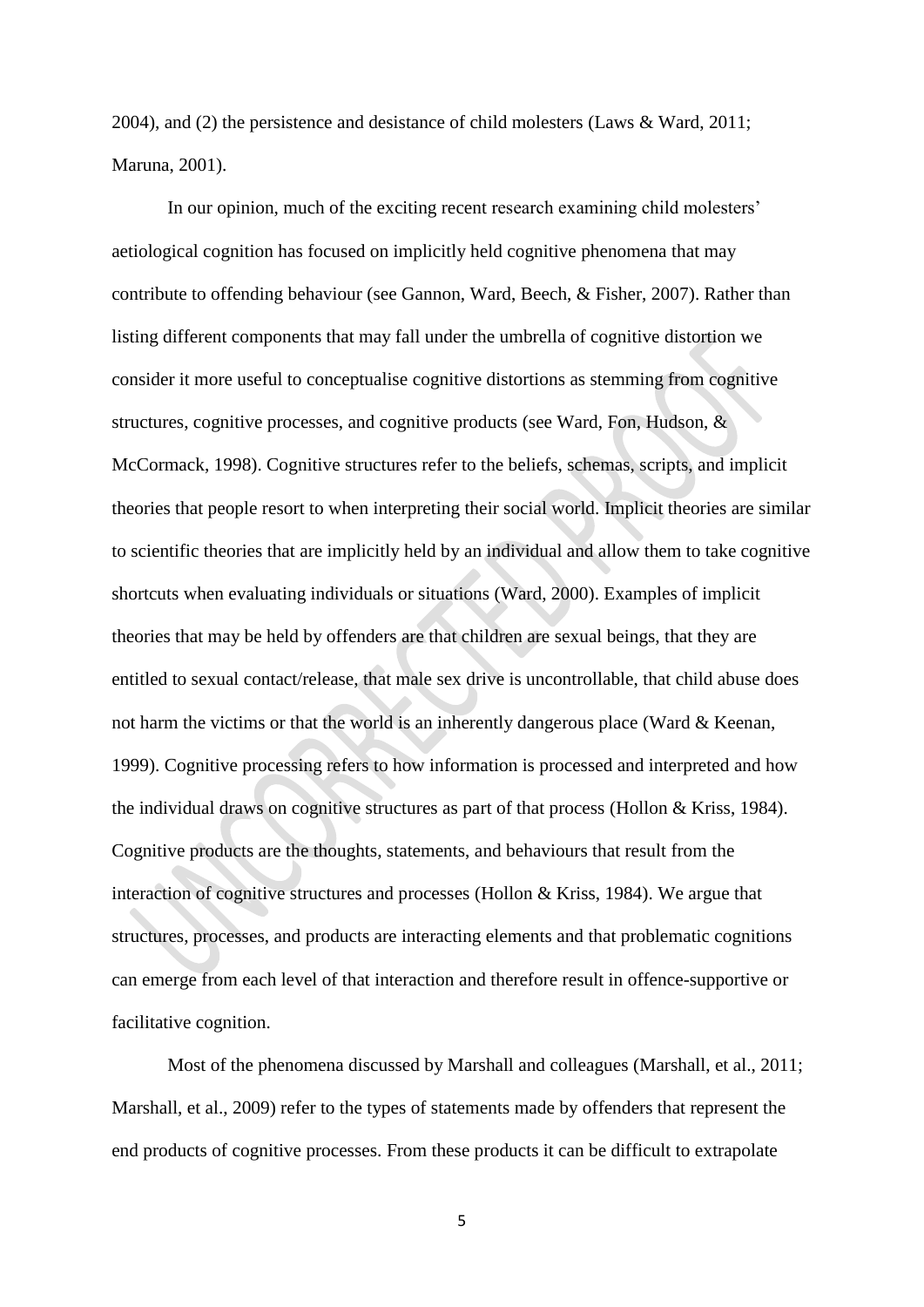backwards to fully understand the relationship between these statements and the offending process (i.e., whether or not the cognition played an aetiological role in offending). For example, it is difficult to determine whether a minimization offered by on offender is the product of an implicit theory that existed prior to the offence or is simply an attempt at preserving a certain self image. Currently most of the empirical literature on cognitive distortions relies on the measurement of cognitive products through self report approaches such as interviews or questionnaires. Reliance on self-report methods makes it difficult to untangle post-offence revisions and self presentation issues from cognitive factors that played an aetiological role in offending. Marshall and colleagues have previously acknowledged the importance of these deeper cognitions and the difficulty presented by relying on surface products only:

(M)any of the important schema that direct sexually offensive behaviors are only activated when the client is either faced with challenges or is emotionally aroused. We would not, therefore, expect these problematic schemas to be activated, and, as a consequence, reveal their inappropriate products (i.e. attitudes, beliefs, behaviors, and aberrant sexual arousal) during pretreatment information-gathering interviews, much less on objective psychological or physiological tests. (Marshall, Marshall, Serran, & Fernandez, 2006, p. 102)

Much of the differences between our view of the utility of cognitive distortions and those of Marshall et al. (2011) seem to stem not from a difference in opinion regarding what works in offender treatment. Rather, perhaps due to the broad definition of the term cognitive distortion, Marshall et al. (2011) discount from their argument cognitions likely to play an aetiological role in the offence which we feel are strongly situated under the definitional umbrella of cognitive distortion (see Gannon & Polaschek, 2006). The publications cited by Marshall and colleagues as having influenced their change of view regarding cognitive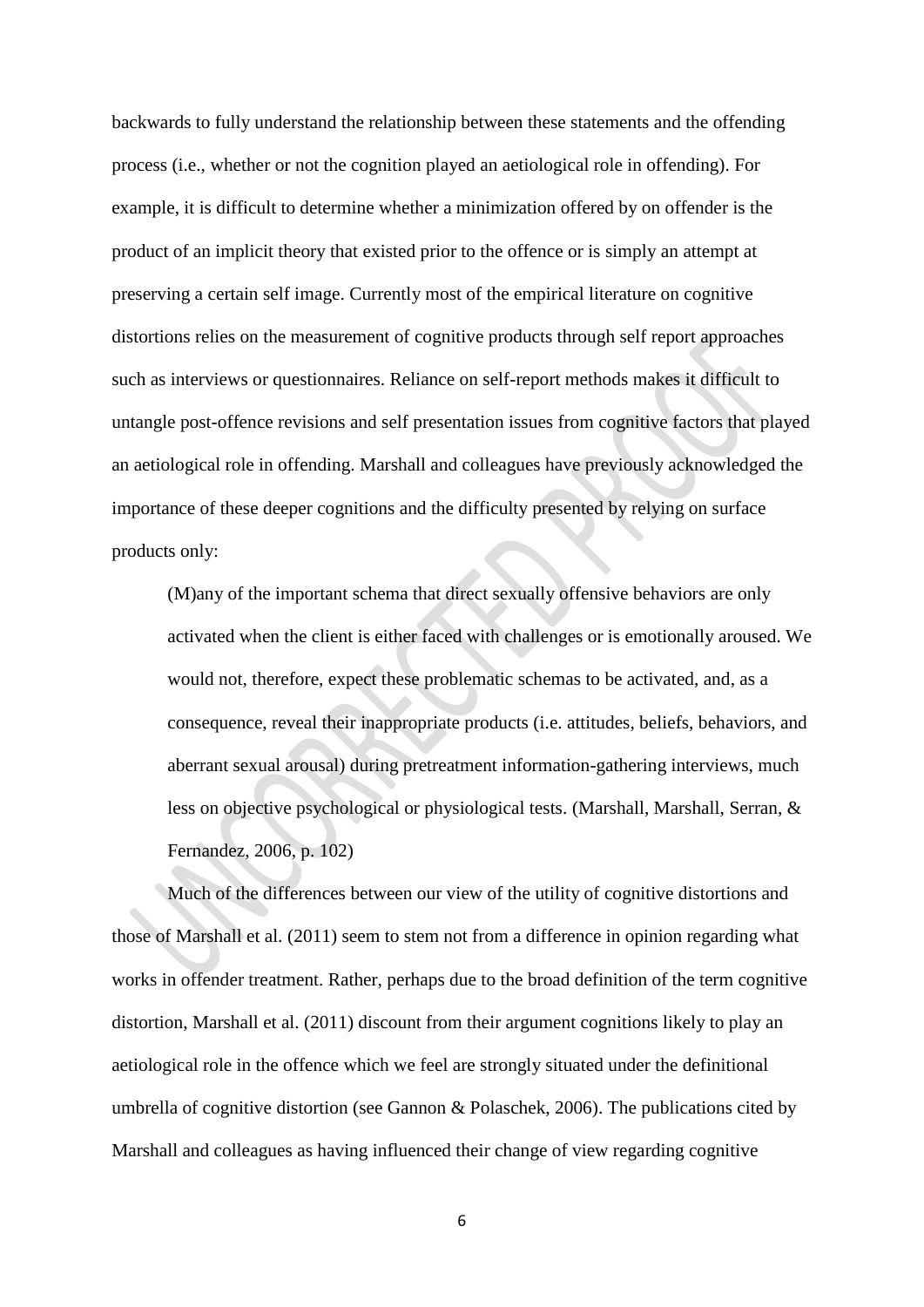distortions (i.e. Dean, et al., 2009; Maruna & Mann, 2006) do not present any conclusions that we would not endorse. Yet, we find ourselves having apparently drawn almost the opposite conclusion from these publications to those of Marshall et al. (2011). They appear to have concluded that the so-called cognitive distortions (especially cognitive products such as denial, excuses and minimisations) of offenders are not in need of treatment. We on, the other hand conclude that these papers present the case for examining cognitions that play an aetiological role in offending rather than those that do not contribute to further offending. We believe that there is much common ground between our own views on the utility of cognitive distortion and those of Marshall and colleagues, and that much of the apparent differences can be explained by differences in the definition of so-called cognitive distortions.

In this paper we examine some of the arguments made by Marshall et al. (2011) regarding the utility of assessing and treating cognitive distortion in child molesters. At noted earlier, however, we endorse a different view of the term cognitive distortion to Marshall and colleagues, which encompasses much of the cognitive phenomena they mention but also focuses more on deeper cognitive processes and structures (i.e., aetiological cognition in the form of schemas and beliefs).

#### **Marshall et al.'s (2011) key arguments**

## **Cognitive distortions as excuses**

Marshall et al. (2011) present the argument—drawing particularly on Maruna and Mann (2006)—that excuse making generated by sexual offenders in the context of treatment is not necessarily something to be challenged. They explain that excuse making is a very typical human behaviour that allows the individual to maintain a positive self image, and that individuals who make excuses are less likely to reoffend than those who accept full responsibility. Maruna and Mann (2006) cite Mishkowitz (1994) to suggest that offenders who desist may use excuses or minimizations to reconstruct their own history in line with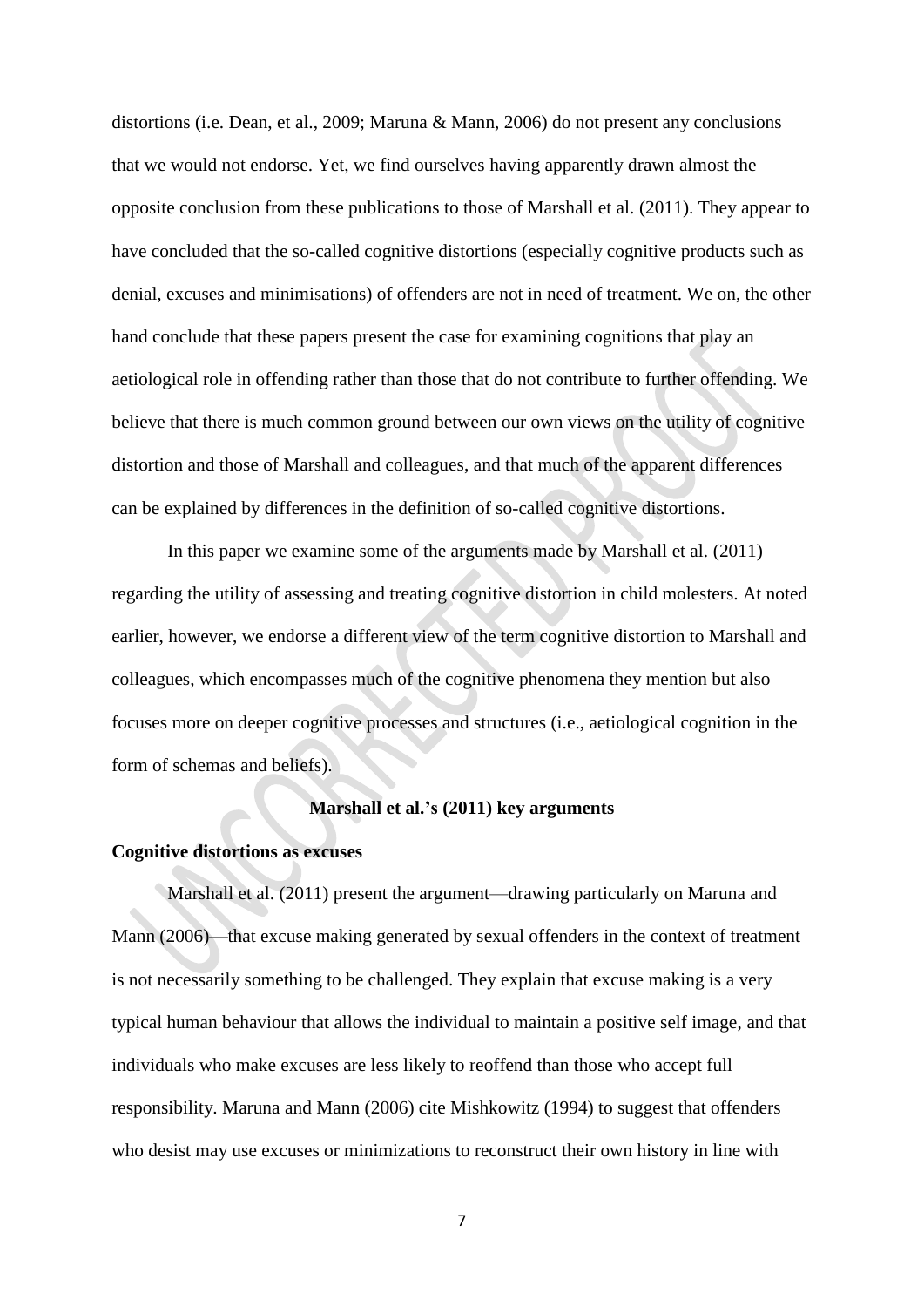their current self-concept. Repeat offenders, by not excusing their behaviour, may adopt what Dean et al. (2009) refer to as a doomed to deviance script. This example illustrates perfectly why we prefer to refer to aetiological cognition rather than the term cognitive distortions. In this case, for example, it is the doomed to deviance script that seems to play an aetiological role in offending rather than excuse making. On one hand, the excuses and minimisations could be considered cognitive distortions (assuming the excuses are not valid and the offender believes what they are saying). On the other hand, however, the doomed to deviance script could also be considered a distorted cognitive structure. Interestingly, one so-called cognitive distortion may act as a protective factor while the other may facilitate offending. As a result, it is whether cognitions facilitate or maintain offending that should be of most interest, along with whether cognitions can serve as protective factors.

Marshall et al. (2011) argue that treatment providers should reappraise their view of excuses and adjust their treatment. Clearly, it is important that therapists have empirically supported guidelines on how best to deal with excuse making in offenders. The conclusions drawn by Marshall and colleagues based on the current evidence that excuse making may represent a protective factor from reoffending would suggest that therapists should allow a certain amount of healthy excuse making. However, there may still be a point at which excuse making becomes problematic. There can be a fine line between excuse making and justification. The repetition of such justifications could serve to entrench offence-supportive cognitions forming part of what Ward and Beech (2006) refer to as feedback loop. There may therefore be cases where the excuses of an individual offender should be a focus of therapy. Further empirical work is therefore needed to determine whether in fact some types of excuse making can be offense-supportive and should be addressed in treatment.

#### **Offense Disclosure**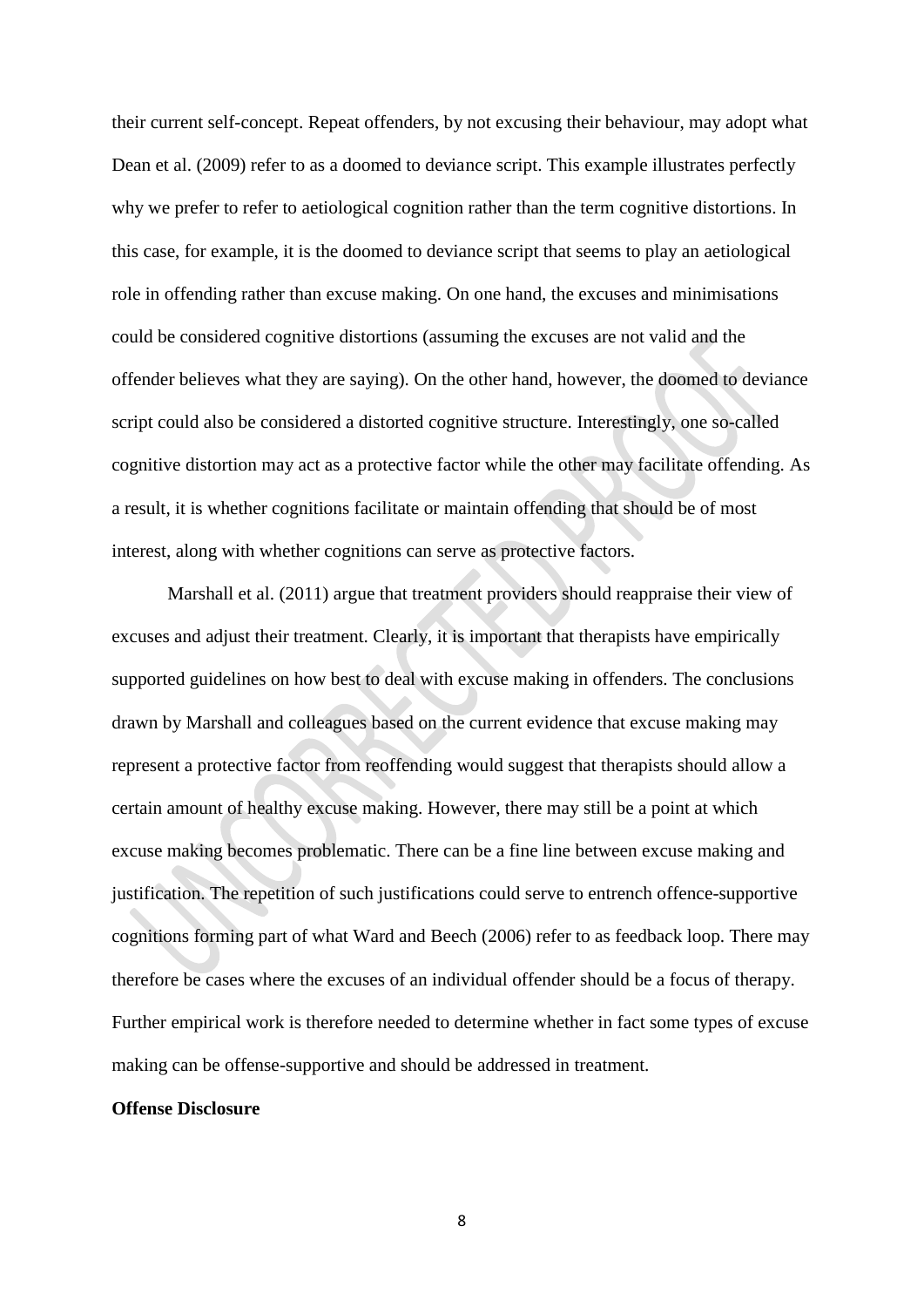Marshall et al. (2011) assert—quite sensibly—that to force an offender to match their description of their offence to that of the victim is not beneficial from a treatment point of view and additionally is problematic since the victim"s account of the abuse may itself contain discrepancies and distortions. We agree with Marshall and colleagues on this point and would hope that most therapists will have moved away from what we believe is now a very dated approach (see Salter, 1988) to the treatment of child molesters" cognition. At the same time, a comparison of an offender's narrative of the offence and the known or assumed (i.e., victim"s account) details of the offence may offer some insight into the deeper aetiological cognition of the offender. We believe that if therapists take a strengths-based collaborative approach to sexual offender treatment—in which therapist and offender work together in the spirit of genuine enquiry (Gannon, 2009)—then whether or not a victim"s account is wholly accurate becomes almost irrelevant. To illustrate, an offender may assert that his victim is mistaken regarding some aspects of the offending which may well be true. In such cases, the focus should shift to other aspects of the account that appear more valid or at least provide some promising avenues for exploration. For example, an offender may acknowledge previous coercion of a victim into his bed yet assert that he did not ask his victim to get into bed with him over a particular time period and that the child themselves climbed into the bed. Victim statements—on the other hand—may suggest that the offender coerced the child continuously. In such circumstances, discussions around the previous coercion and how this may have affected both the child"s perception of their abuser as well as the abuser"s perception of child willingness to engage in the abuse would be highly relevant. In other words, exploration of an account that appears to hold elements of inaccuracy may still be highly relevant for exploring the presence of aetiological cognitions that should be addressed during treatment. Thus, discrepancies may indicate offence-supportive implicit theories on the apart of the offender. Of course they may also indicate minimizations,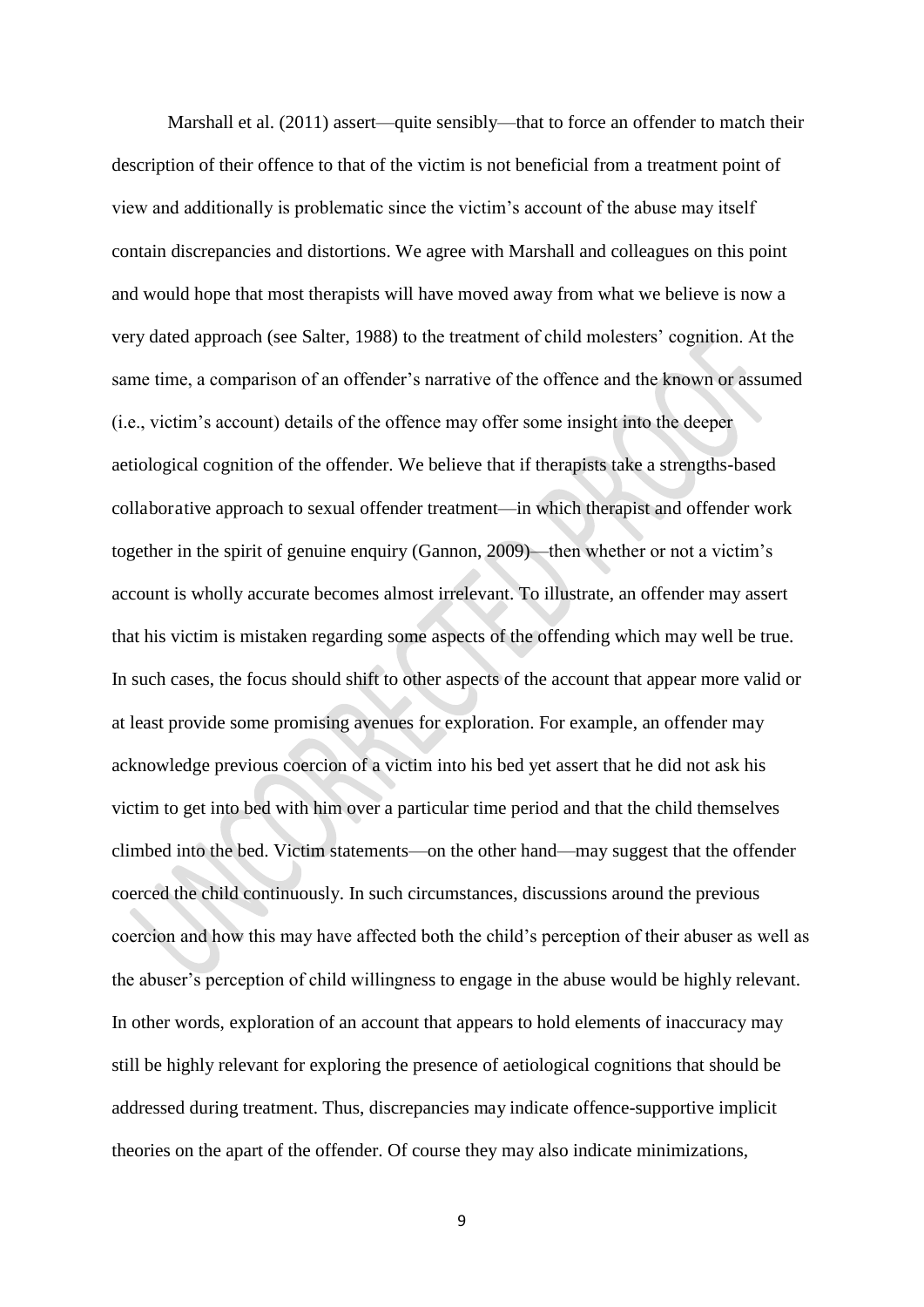rationalizations, or genuine failures of memory on the part of the offender or the victim. Again we draw the distinction between addressing cognition collaboratively with the offender and the vigorous and negative challenging criticized by Marshall et al. (2011).

#### **Cognitive distortions as risk factors**

Marshall et al. (2011) make the argument that cognitive distortions have not been demonstrated to relate to risk of recidivism in sexual offenders and can therefore not been seen as criminogenic factors in need of treatment. Our disagreement with this viewpoint in part relates again to the fact that we take a different view of cognitive distortion to that of Marshall and colleagues. For example, while Marshall et al. (2011) introduce the relationship between negative/hostile schemas and risk characteristics, they appear to mention these in passing rather than as contenders for the label of cognitive distortion. Assuming cognitive distortions to only include the shallower cognitive phenomena focused on by Marshall and colleagues may encourage some readers to incorrectly assume that the reasonable criticisms made of phenomena such as denial and excuse-making may apply also to potentially aetiological phenomena such as implicit theories, schemas and distortions of cognitive processing.

Marshall et al. (2011) highlight that denial of the offence may in fact be related to a lower risk of reoffending (Kingston, Firestone, Wexler, & Bradford, 2008). To identify denial, however, as a cognitive distortion is potentially problematic. While Bumby among others classifies denial as a cognitive distortion, we would argue that there are many different ways in which an offender may deny their offence but very few should fall under the definitional rubric of cognitive distortion. Only where an individual believes that they have not committed the offence is a denial a distorted cognition. In other cases, the offender is being deliberately deceitful. This once again indicates one of the difficulties in interpreting cognition from the post-offence statements of offenders (and is true of any statement that can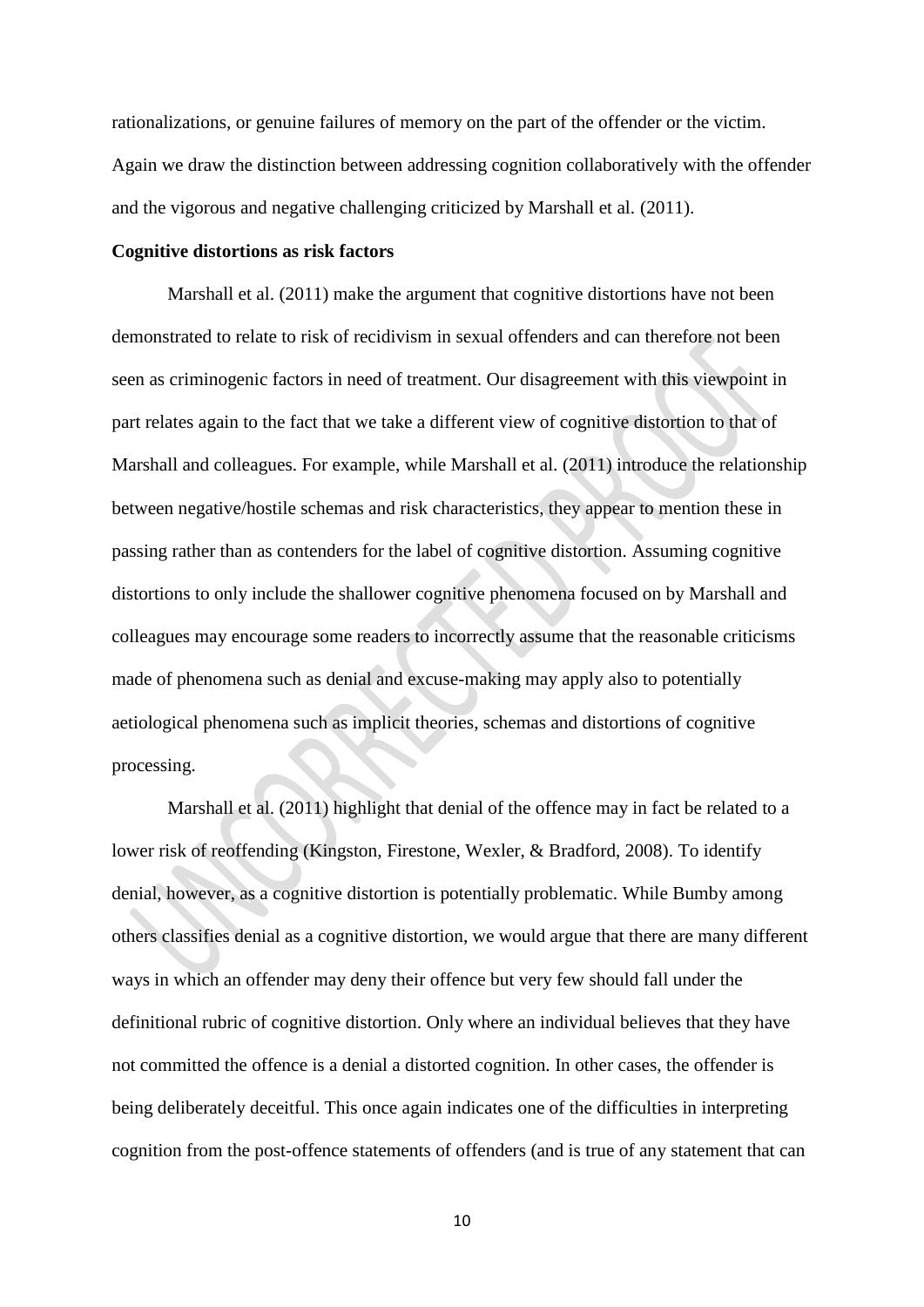be considered indicative of problematic cognition but that may simply be deceitful). As a result it becomes difficult to interpret the findings of Kingston et al. (2008) in terms of their relevance to the aetiological cognitions of offenders.

 Marshall et al. (2011) cite two meta analyses examining risk factors for recidivism by Hanson and colleagues (Hanson & Bussière, 1998; Hanson & Morton-Bourgon, 2005) as demonstrating only limited evidence for cognitive distortions as criminogenic factors. They cite attitudes tolerant of sexual crime as the only cognitive distortion predicting sexual recidivism but point out that that the effect size was small  $(d = .22)$  and was not significant for child molesters. Hanson and Morton-Bourgon (2004) however indicate that emotional identification with children was a significant and larger predictor of recidivism  $(d = .42)$ . This risk factor seems to be quite similar to Ward and Keenan"s (Ward & Keenan, 1999) second strand of the dangerous world implicit theory where the world is seen by the offender to be a hostile place in which children are a safe haven or allies. Since so-called cognitive distortions were not explicitly investigated in these meta-analyses it seems likely that other cognitions that may be considered aetiological such as an emotional identification with children were not examined or were subsumed under other broad categories of variable. Hanson and Morton-Bourgon (2004) go on to state that:

The typical attitude measures (self-report or interviews) are highly influenced by the context of the assessment. It may be that attitudes expressed within relationships of trust (e.g., in treatment) are more reliable risk indicators than those expressed in adversarial contexts (e.g., civil commitment hearings). It will be interesting to know whether significant associations with recidivism will be found for attitudes assessed using difficult-to-fake measures, such as the implicit attitude [sic] test. (p. 16) The above quote highlights a drawback with Marshal et al."s logic in discounting cognitive distortions as potential criminogenic factors. The accuracy of the relationship between a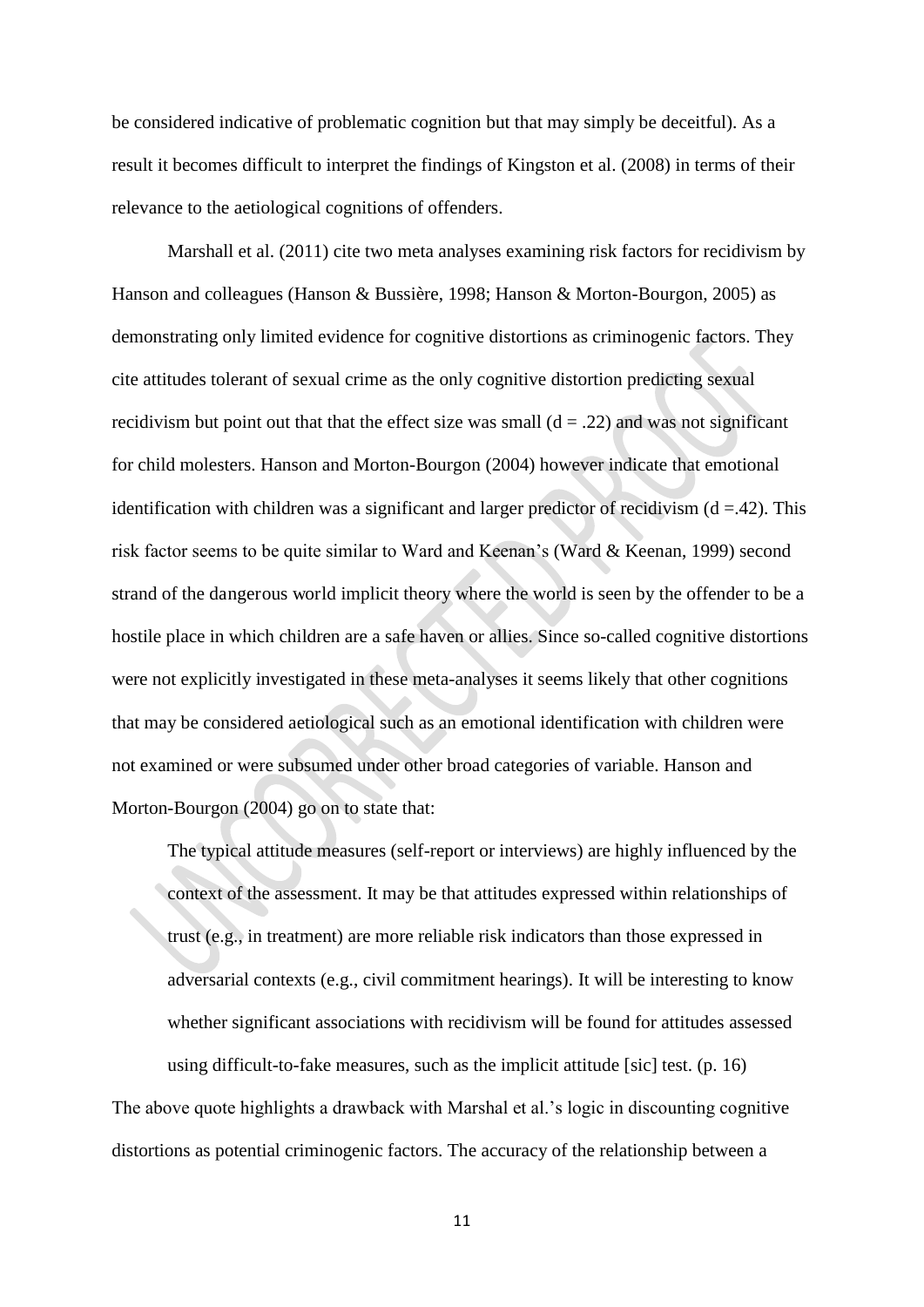potentially criminogenic factor and recidivism is dependent on the accurate measurement of both that factor and recidivism. For example, the relationship between deviant sexual interest and reoffending may well be stronger than that found by comparing penile plethysmography results to recidivism statistics. This issue becomes magnified when dealing with something as difficult to measure as offence-supportive cognition. We believe researchers should continue to examine optimum methods of assessing child molesters' aetiological cognition before discounting its role in recidivism.

#### **Differences between child molesters and others**

Marshall et al. (2011) make the case that the literature comparing the cognitive distortions of offenders to non-offenders demonstrates mixed results and that where differences are found it is often the case that offenders simply disagree with offence-supportive statements less than non offenders rather than qualitatively agreeing with them. Marshall et al. point out that distortions seem more evident as part of less structured interviews rather than questionnaire type approaches. They also point out that some of the offence-supportive statements that emerge during the interview process may be excuses and that these may play a predictive role in offence desistence. Here again Marshall and colleagues are pointing out a real weakness in the traditional approach to measuring child molesters" cognition and with the term cognitive distortion.

We believe that the most important cognitions are not the surface products such as excuses, minimizations and justifications that may emerge post-offence but rather the cognitive structures (deeply or implicitly held beliefs, scripts and theories) or processes that play an aetiological role in offending behaviour. Ward (2000) along with Mann and Beech (2003) identify schemas as a major component in these deeper cognitions. These implicit theories or schema are hypothesized to contribute to offending behaviour and also the interpretation of the behaviour post-offence. Therefore, they are likely to contribute to the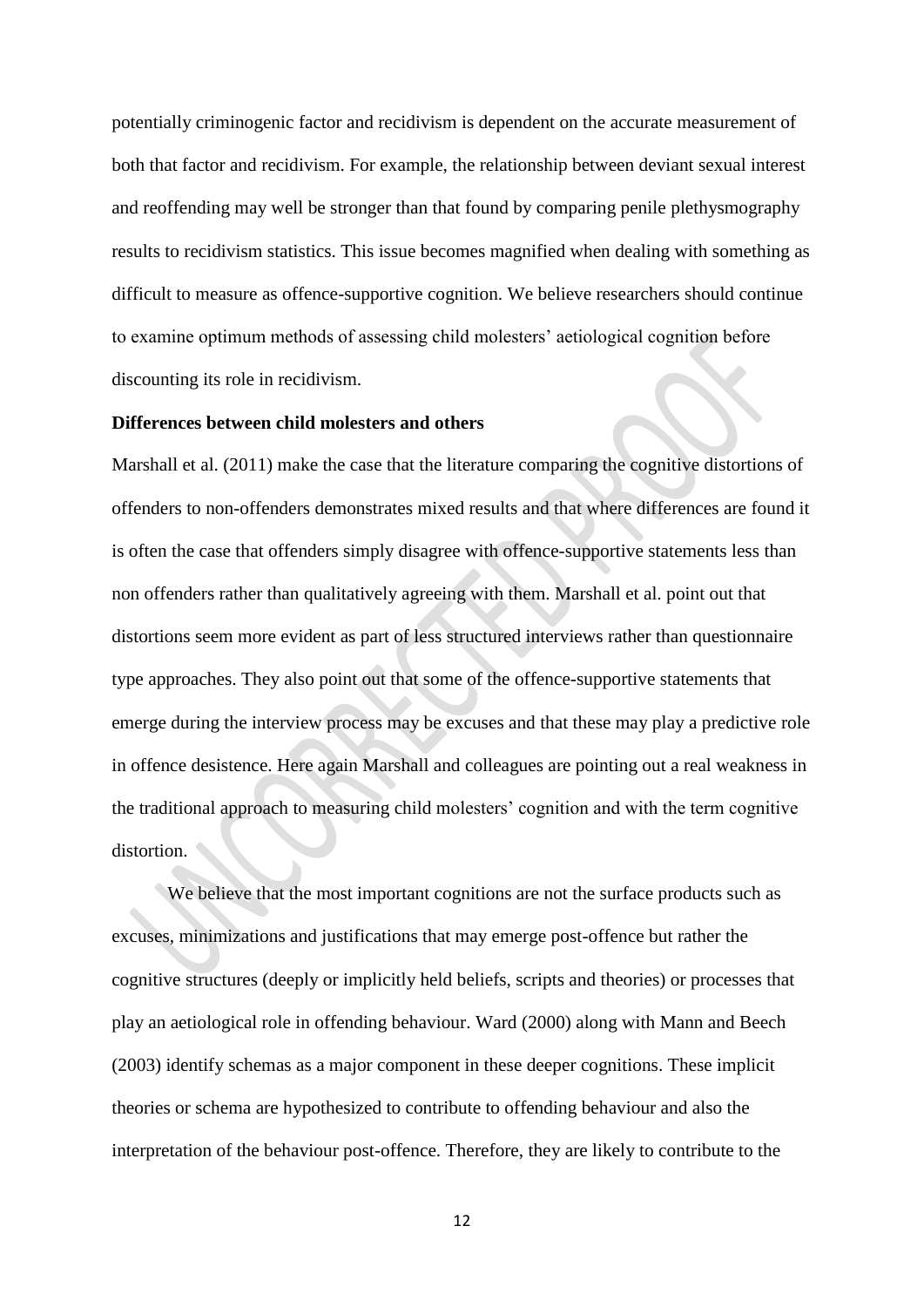types of statements made by offenders in interview scenarios. The degree to which they impact on those statements, however, will be moderated by factors such as the degree to which they are accessible or activated and whether any self-presentation issues are brought to bear. This need for activation of schema was highlighted by Marshall et al.(2006) in the quote reproduced in the introduction of this article, when they state that schemas are activated when the individual faces challenges or is emotionally aroused and that that activation may not occur when interview or questionnaire methods are used to gather information. That quote articulates clearly why questionnaire and self-report measures are unlikely to be effective measures of aetiological cognitions and that interview approaches may not be much better. A further criticism of both approaches is that self-presentation issues may also introduce statements that may seem aetiological in nature but that are intended to mislead.

 We suggest that increasingly sophisticated ways of examining the cognitions of offenders will yield more stark differences between offenders and non offenders and between subgroups of offenders. Novel methods attempting to examine cognitions and/or cognitive components of deviant sexual interest include Implicit Association Tests (Banse, Schmidt, & Clarbour, 2010; Brown, Gray, & Snowden, 2009; Gray, Brown, MacCulloch, Smith, & Snowden, 2005; Mihailides, Devilly, & Ward, 2004; Nunes, Firestone, & Baldwin, 2007; Ó Ciardha & Gormley, 2009; Steffens, Yundina, & Panning, 2008), choice reaction time tests (Giotakos, 2005; Gress, 2008; Mokros, Dombert, Osterheider, Zappalà, & Santtila, 2010), modified Stroop tasks (Ó Ciardha & Gormley, in press; Price & Hanson, 2007; Smith & Waterman, 2004), rapid serial visual presentation tasks (Beech, et al., 2008; Keown, Gannon, & Ward, 2010), Implicit Relational Assessment Procedures (Dawson, Barnes-Holmes, Gresswell, Hart, & Gore, 2009) and lexical decision tasks (Blake & Gannon, 2010; Keown, Gannon, & Ward, 2008) . The majority of these have focused on the simpler—relatively speaking— task of measuring sexual interest. Those explicitly attempting to tap into implicit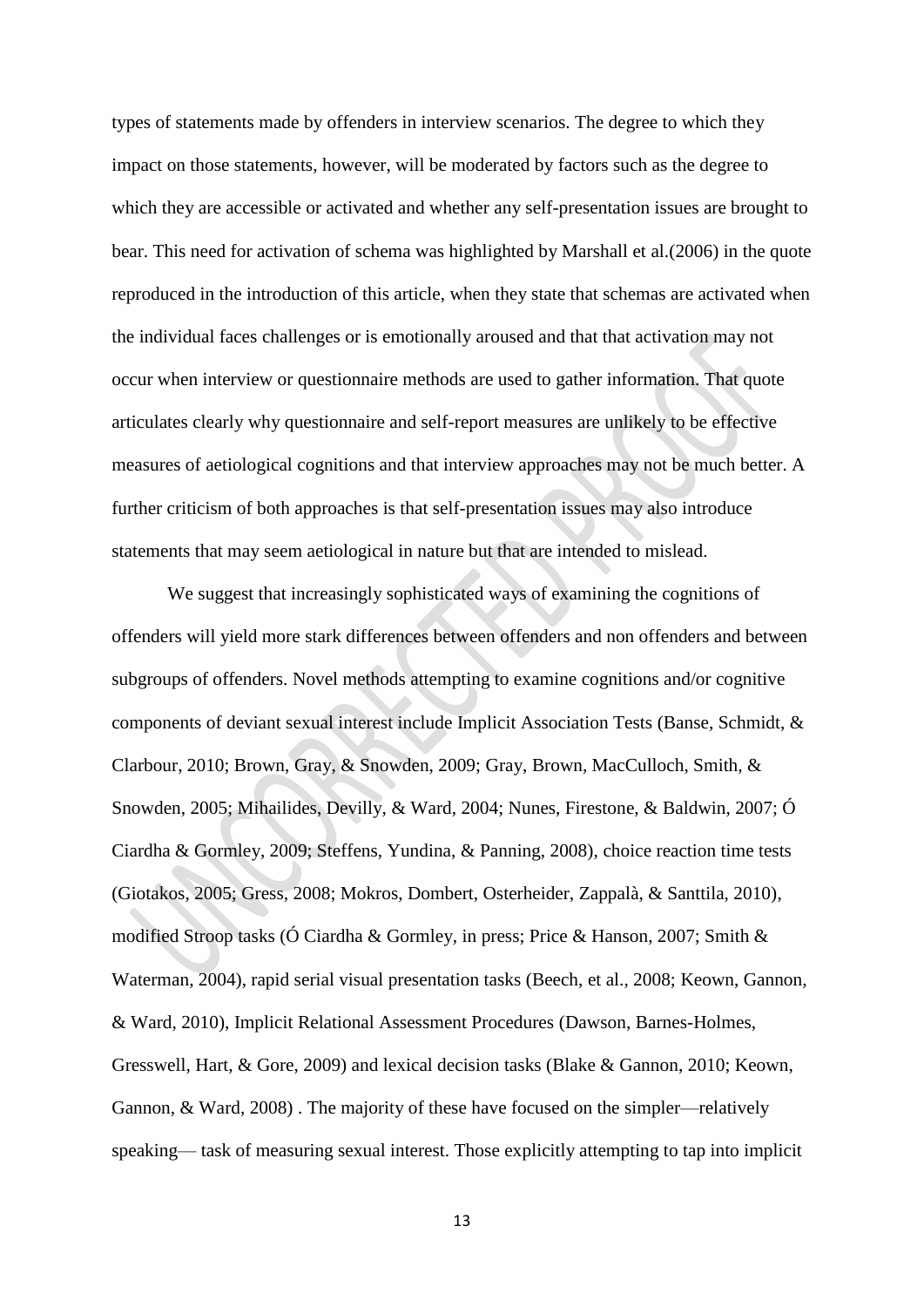theories (e.g. Dawson, et al., 2009; Keown, et al., 2008; Mihailides, et al., 2004) have met with limited success, showing supporting evidence for only some of Ward and Keenan"s (1999) implicit theories. However, we feel that these attentional, associative, and information processing approaches, when sufficiently refined, along with other tasks adapted from cognitive psychology may well provide a fuller picture of offender cognition that will allow greater differentiation between offenders and non-offenders.

#### **Treatment processes that influence cognitive distortions**

Marshall et al. (2011) suggest that cognitive distortions are challenged indirectly by their current treatment program. They suggest that challenging them directly before the therapeutic relationship has been formed may not be the optimum approach and that, for the most part, distortions lessen without challenge as the treatment progresses and a therapeutic relationship is built. They explain that any remaining distortions deemed criminogenic (or that present a barrier to overcoming criminogenic factors) are challenged supportively by the therapist once trust in the therapist has been adequately established.

It is undoubtedly true that some of the cognitive phenomena falling under the descriptive rubric of cognitive distortions will naturally diminish as part of the usual process of treatment and the development of a healthy therapeutic alliance. As argued by Marshall and colleagues, some of the remaining cognitions may not be criminogenic and may, therefore, not be priorities for treatment. We agree with Marshall and colleagues that denial, minimization, and justification are likely to reduce as a result of a greater therapeutic relationship being formed. This would indicate to us that these are more likely artefacts of self-presentation rather than true aetiological cognitions. However, entrenched beliefs such as regarding children as sexual beings or the world being a hostile and dangerous place (Ward & Keenan, 1999) are likely to play an aetiological role in offending. Beech and colleagues (Beech, Fisher, & Ward, 2005; Beech, Ward, & Fisher, 2006), for example, demonstrate that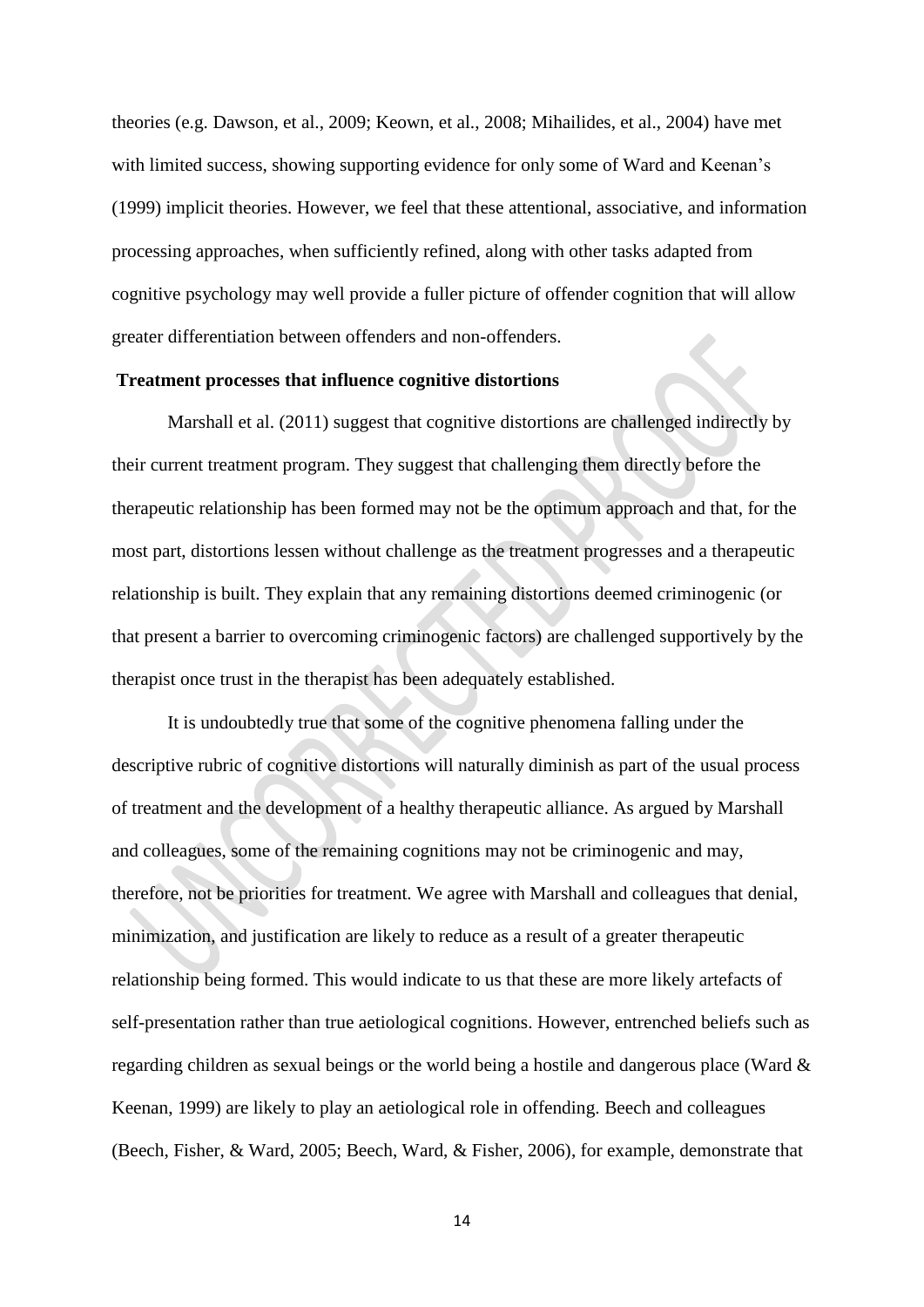among sexual murderers and rapists, holding different combinations of implicit theories relate to different levels of reoffence risk or numbers of past offences. Beech et al. (2006) conclude that treatment targets for these offenders should differ depending on the implicit theories that they hold. Marshall et al. indicate that cognitions such as these, when found not to dissipate through other aspects of the therapeutic process, are addressed within their treatment program for child molesters. We would stress that it is critical to include modules in treatment that explicitly focus on aetiological cognitions by educating clients regarding the nature of those cognitions and by collaboratively exploring them. Once again, methods to accurately measure aetiological cognitions will contribute to the identification of such treatment targets and in the evaluation of the efficacy of that treatment.

## **A broader view of offence-supportive cognition**

The literature referring to cognitive distortions has increasingly moved away from talking about surface manifestations of cognitive processes that appear distorted (e.g. Gannon & Polaschek, 2006; Maruna & Mann, 2006; Ward, Gannon, & Keown, 2006). These are exactly the same types of distortions that Marshall and colleagues (Marshall, et al., 2011; Marshall, et al., 2009) argue against including as specific targets for treatment. Unfortunately these are still the constructs that researchers are best equipped to measure, for example, through interview techniques. In the absence of validated measures that tap into the cognitive structures most likely to be implicated in the aetiology of offending it is difficult to empirically support consideration of these structures as criminogenic factors in need of treatment. While research is ongoing regarding the best methods to measure implicit theories, beliefs, and schemas (for a recent review of indirect measures see Snowden, Craig, & Gray, 2011) there has been a proliferation of theory regarding the offence-supportive cognitions of offenders (e.g. Gannon & Polaschek, 2006; Gannon, Ward, Beech, et al., 2007; Mann & Beech, 2003; Ward, 2000; Ward, Gannon, et al., 2006; Ward & Keenan, 1999).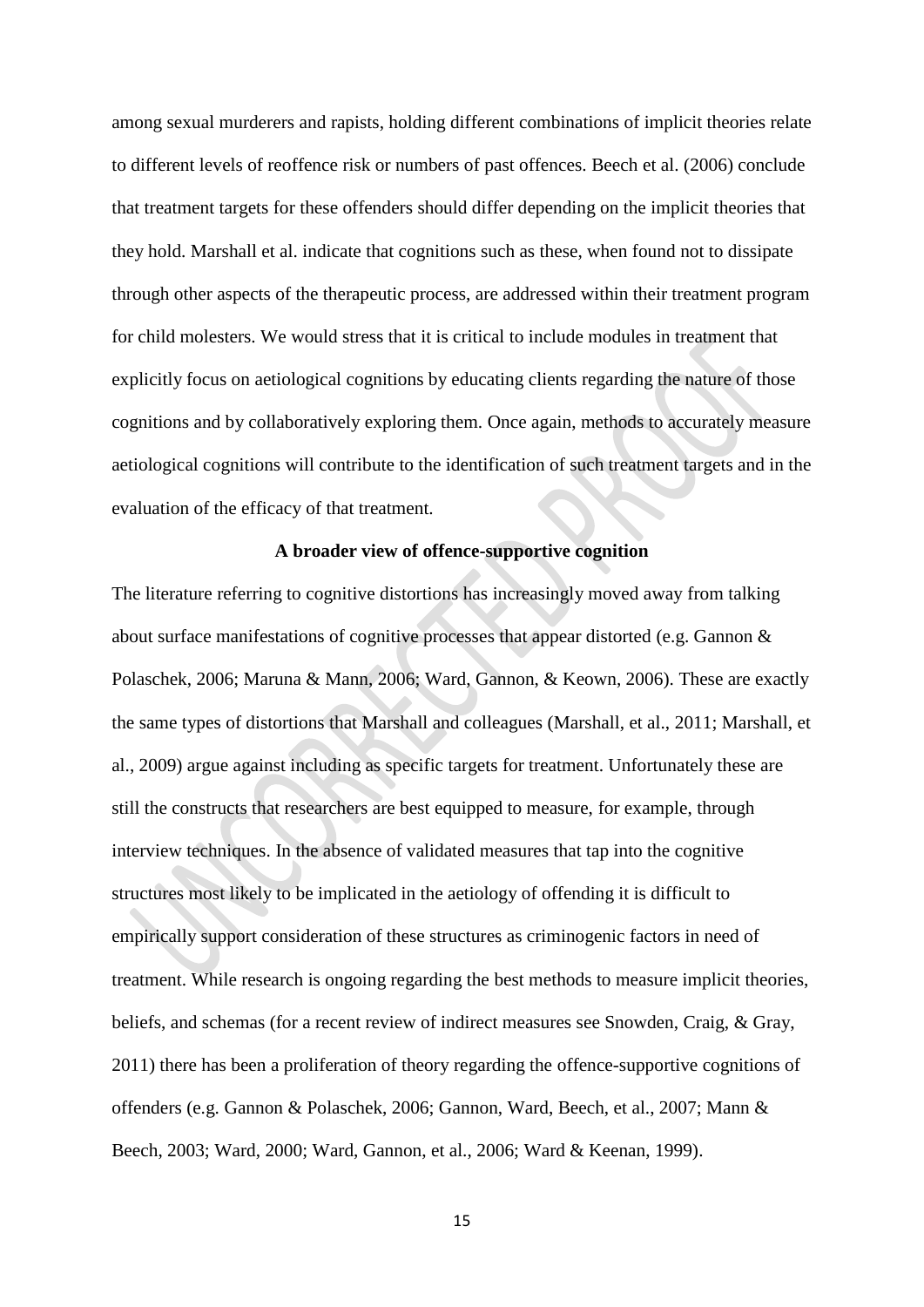The Judgment Model of Cognitive Distortion (JMCD; Ward, Gannon, et al., 2006; Ward, Keown, & Gannon, 2007), for example, accounts for many of the inconsistencies and contradictions found in the literature on cognitive distortions. The JMCD allows for offenders who make offence-supportive statements indicative of implicit theories but who nevertheless, when assessed using other measures, seem not to hold those theories. It also seeks to clearly map out the relationship between distorted beliefs and post hoc rationalisations for example. Importantly the model is the first to make a compelling case for how non-sexual implicit theories can impact on the committal of sexual offences. Additionally the model seems to fit neatly into both Ward, Mann and Gannon"s (2007) Good Lives approach to offender treatment and Ward and Beech"s Integrated Theory of Sexual Offending (2006, 2008). Frameworks such as the JMCD represent fertile sources of testable hypotheses regarding aetiological cognition in offenders. The challenge to researchers is to identify methods of testing these hypotheses that do not rely solely on questionnaires, interviews and situations where schema and implicit theories are unlikely to be activated and accessible.

Unfortunately, a variety of cognitive phenomena incorporated in modern theories of offender cognition will continue to be referred to as cognitive distortions. As a result, the message that is communicated to the therapist from this literature becomes somewhat difficult to decipher. So, how can therapists engage in evidence-based practice given the surprisingly variable definitions and research findings associated with child molesters' cognition? Given that successful therapy with sexual offenders is reliant upon a good therapeutic relationship (see Serran, Fernandez, Marshall, & Mann, 2003), we believe that one of the most valuable ways to gain accurate information concerning an offender"s cognition is through collaborative exploration with the offender (see Gannon, 2009, for a more detailed discussion). This warrants a flexible and open-minded approach to the concept of offence-supportive cognition both when listening to sexual offenders" post-offence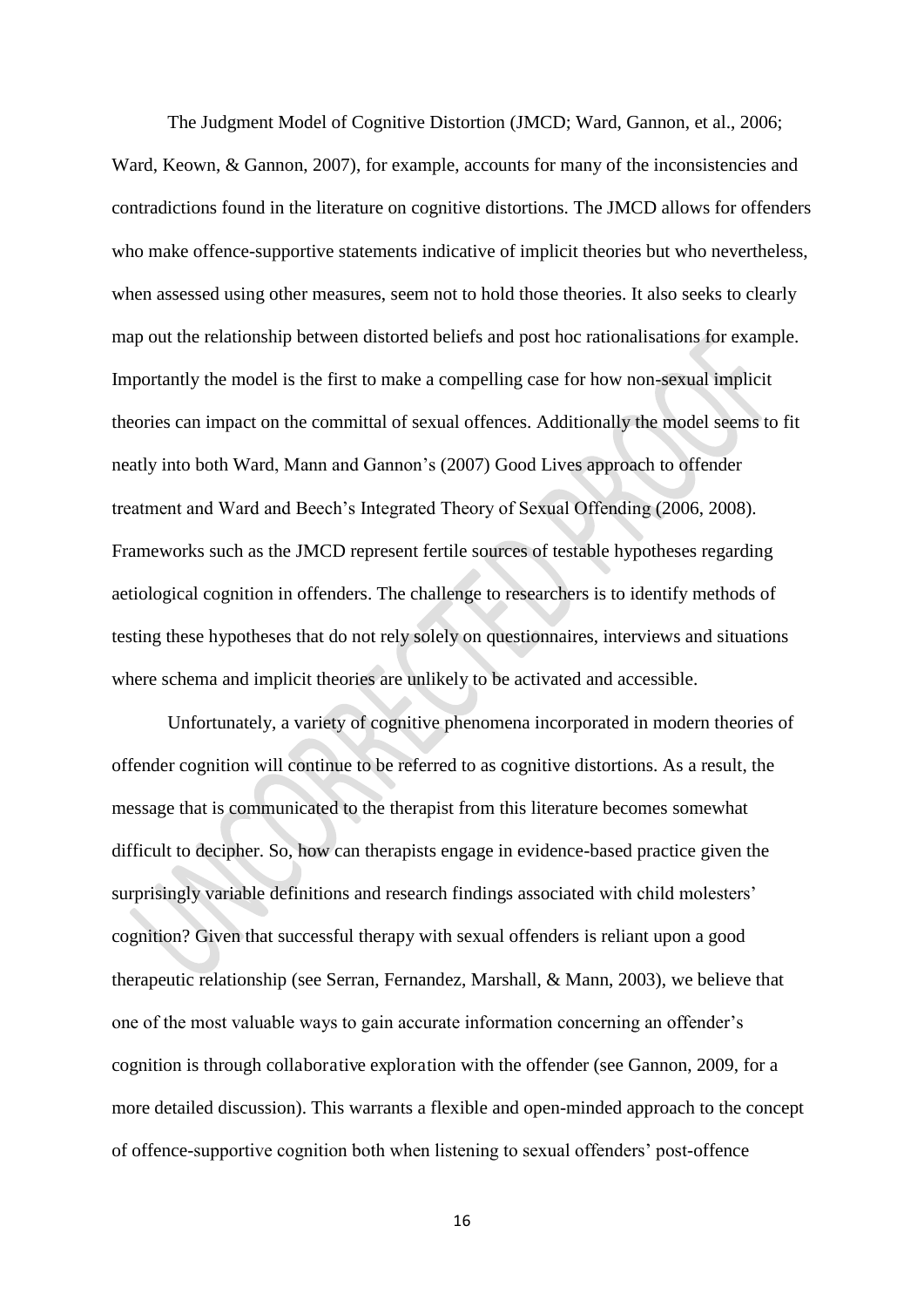cognitions and when making inferences about his cognition around the time of the offence. In this sense, a variety of possible origins of both post-offence and peri-offence "cognitive distortions' are explored with the offender thoroughly, and he is asked to provide his own introspective thoughts and feelings concerning his offence-supportive cognition. The key emphasis, then, is on the group helping the individual to piece together and understand the probable role that cognition played in his offending (i.e., any probable role of schemas or implicit theories as well as temporary permission giving cognitions). Such exploration does not exclude discussion of excuse-making and, as the group develops, it may be helpful to discuss the importance that excuses may play in making individuals feel safe early on in therapy. Thus, we agree with Marshall et al. (2011) that so-called cognitive distortions should be treated if they represent criminogenic factors or potential moderators of criminogenic factors. However, we also believe that various aspects of cognitive exploration may be helpful for increasing offenders' understanding of their offending behaviour and subsequent regulation of that behaviour as they progress through therapy.

Marshall et al. (2011) present a compelling challenge to researchers and clinicians to reconsider their view regarding the relevance of cognitive distortions. We consider this a timely challenge (1) given recent articles that question the role of certain "distortions" in the aetiology of offending behaviour (e.g. Dean, et al., 2009; Marshall, et al., 2009; Maruna & Mann, 2006), (2) given recent advances in theory surrounding offender cognitions (e.g. Gannon & Polaschek, 2006; Ward, Gannon, et al., 2006), and (3) given continuing advances in the availability of measures (see Snowden, et al., 2011) with the potential to indirectly explore those cognitions. The focus of Marshall and colleagues' (2011) challenge is on the utility of certain so-called cognitive distortions. They first discuss excuse making as a process that may protect the offender from future offending and propose that therapists should therefore reappraise the need to challenge that excuse-making in treatment. We argue that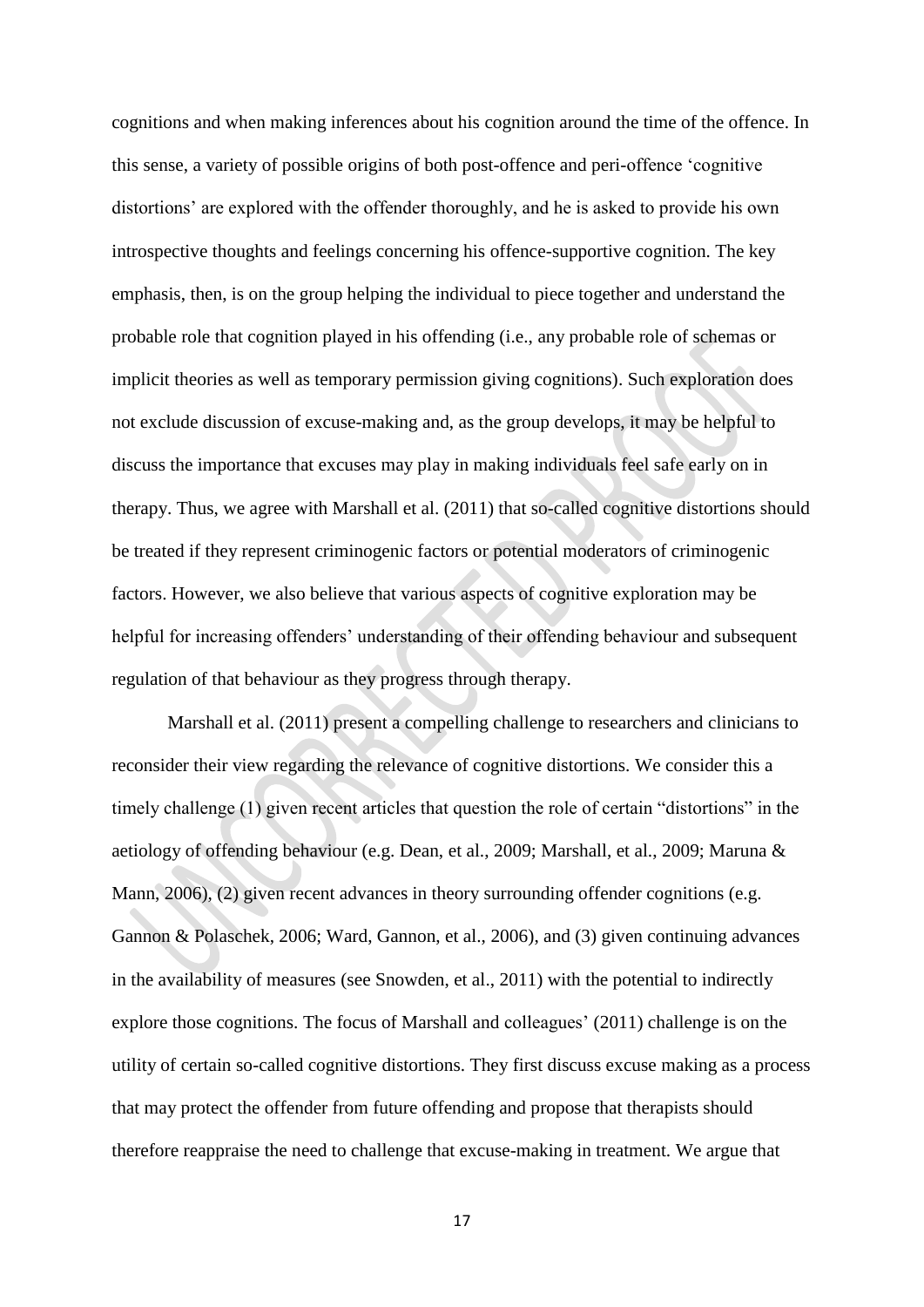excuse making may indeed represent a normal human response and can maintain a positive self image. Thus, it may be helpful to talk openly about the functions of excuse making in therapy. However, it remains to be seen whether all excuse making should be left unaddressed and in certain cases excuse making may overlap with justifications contributing to a re-offence facilitative feedback loop.

Marshall et al. (2011) then question the need to match an offender's account of the offence to that of the victim, given inaccuracy inherent in recall especially of traumatic events. We would agree that challenging an offender in order to simply establish a coherent narrative is not beneficial to therapy or the therapeutic relationship. However, we also argue that careful examination and addressing of certain telling discrepancies between the accounts may identify aetiological cognitions that should be targeted in treatment. Later, Marshall and colleagues argue that so-called cognitive distortions have not been shown to predict recidivism. We argue that in the absence of more sophisticated methods of measuring offender"s cognitions, especially those that are implicitly held and may not be chronically accessible it is difficult to determine the true relationship between aetiological cognitions and re-offence. We adopt a similar position in our response to Marshall et al."s argument that studies have shown only minimal differences between offenders and control participants. Again, we argue that, with the increasing sophistication of measures designed to measure cognition in offenders, we may soon be able to more clearly demonstrate more group differences.

Finally, Marshall and colleagues (2011) present their own approach to addressing socalled cognitive distortions within treatment, in which they find that over the first two phases of treatment responsibility-reducing issues tend to disappear or reduce significantly without being challenged. They state that "distortions" that relate to criminogenic factors that remain in the later stages of treatment may be supportively challenged by the therapists. We accept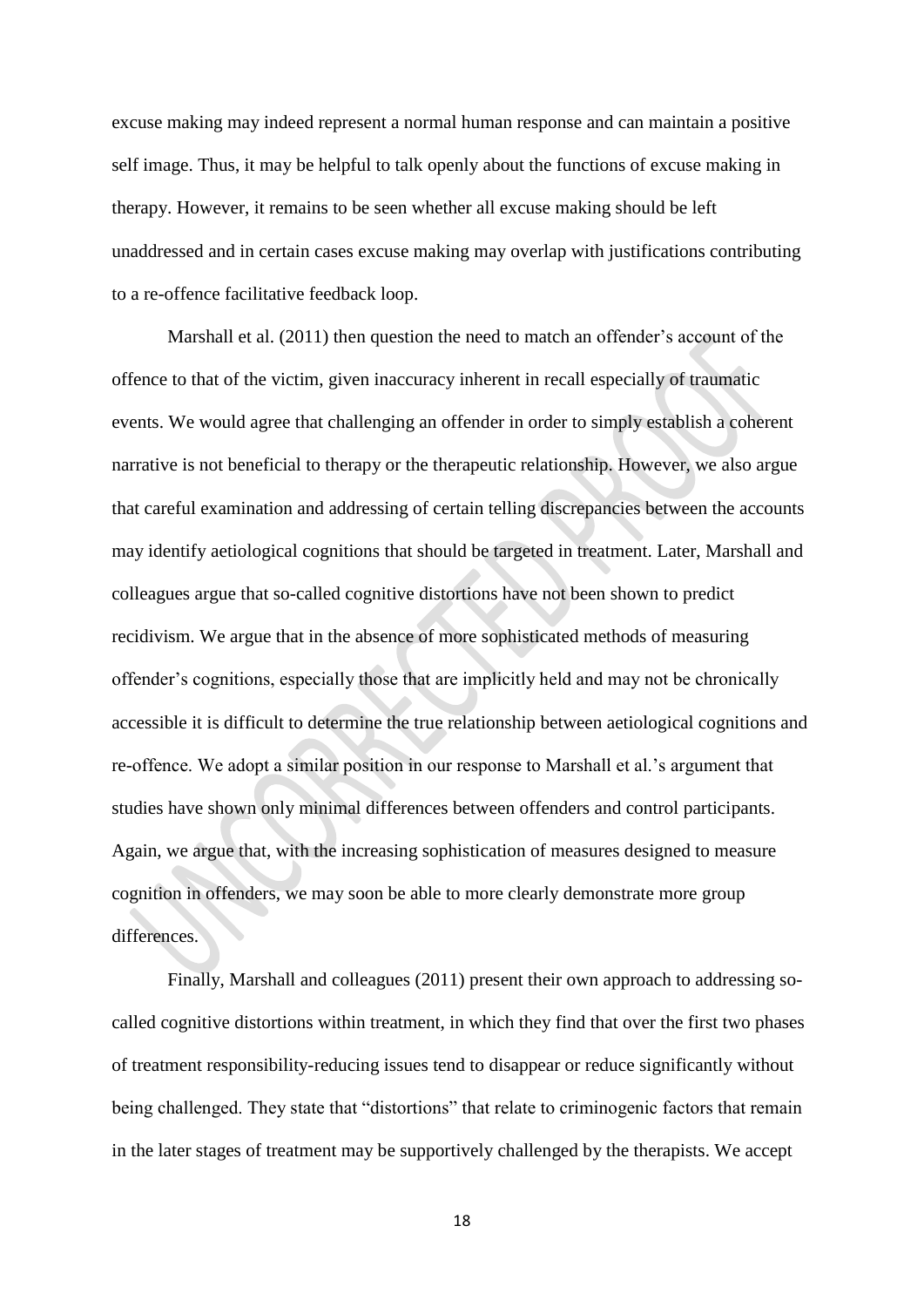that it is likely true that denials, minimisations, rationalisations, excuses etc may diminish as a result of a building of a relationship between the client and therapist and that more deeply held aetiological cognitive structures such as implicit theories are less likely to dissipate in this manner. We suggest that aetiological cognitions should be explicitly but collaboratively targeted and talked about throughout treatment.

## **References**

- Abel, G. G., Becker, J. V., & Cunningham-Rathner, J. (1984). Complications, consent, and cognitions in sex between children and adults. International Journal of Law and Psychiatry, 7(1), 89-103.
- Abel, G. G., Gore, D. K., Holland, C. L., & Camp, N. (1989). The measurement of the cognitive distortions of child molesters. Annals of Sex Research, 2(2), 135-152.
- Banse, R., Schmidt, A. F., & Clarbour, J. (2010). Indirect Measures of Sexual Interest in Child Sex Offenders: A Multimethod Approach. Criminal Justice and Behavior, 37(3), 319-335. doi:10.1177/0093854809357598
- Beech, A. R., Fisher, D., & Ward, T. (2005). Sexual Murderers' Implicit Theories. Journal of Interpersonal Violence, 20(11), 1366-1389.
- Beech, A. R., Kalmus, E., Tipper, S. P., Baudouin, J. Y., Flak, V., & Humphreys, G. W. (2008). Children Induce an Enhanced Attentional Blink in Child Molesters. Psychological Assessment, 20(4), 397-402.
- Beech, A. R., Ward, T., & Fisher, D. (2006). The Identification of Sexual and Violent Motivations in Men Who Assault Women: Implication for Treatment. J Interpers Violence, 21(12), 1635-1653. doi:10.1177/0886260506294242
- Blake, E., & Gannon, T. A. (2008). Social perception deficits, cognitive distortions, and empathy deficits in sex offenders: A brief review. Trauma, Violence, and Abuse, 9(1), 34-55.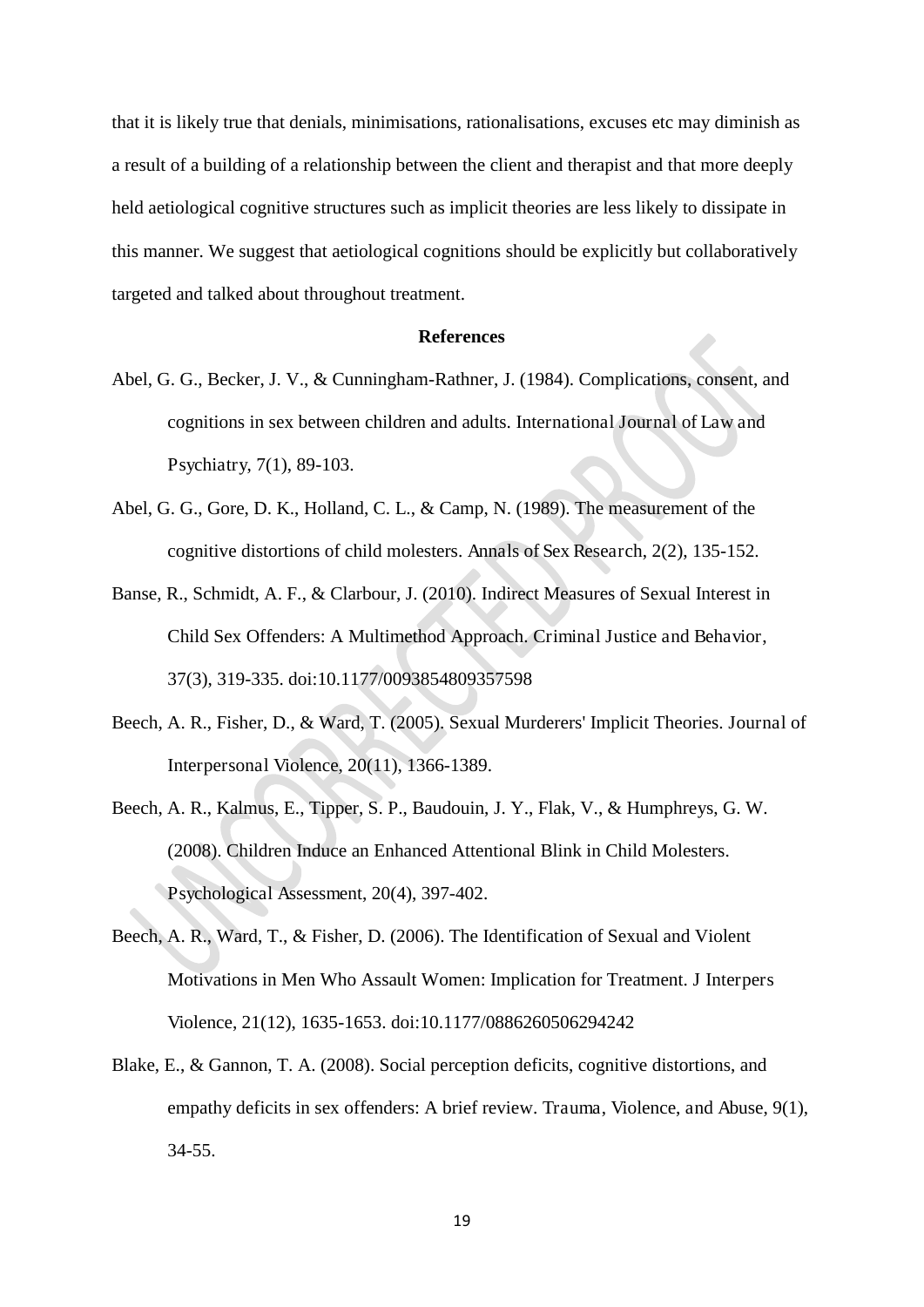- Blake, E., & Gannon, T. A. (2010). The Implicit Theories of Rape-Prone Men: An Information-Processing Investigation. International Journal of Offender Therapy & Comparative Criminology, 54(6), 895-914. doi:10.1177/0306624x09347732
- Brown, A. S., Gray, N. S., & Snowden, R. J. (2009). Implicit Measurement of Sexual Associations in Child Sex Abusers: Role of Victim Type and Denial. Sexual Abuse: A Journal of Research and Treatment, 21(2), 166-180. doi:10.1177/1079063209332234
- Bumby, K. M. (1996). Assessing the cognitive distortions of child molesters and rapists: Developments and validation of the MOLEST and RAPE scales. Sexual Abuse: A Journal of Research and Treatment, 8, 37−54.
- Dawson, D. L., Barnes-Holmes, D., Gresswell, D. M., Hart, A. J., & Gore, N. J. (2009). Assessing the implicit beliefs of sexual offenders using the implicit relational assessment procedure: A first study. Sexual Abuse: Journal of Research and Treatment, 21(1), 57-75. doi:10.1177/1079063208326928
- Dean, C., Mann, R. E., Milner, R., & Maruna, S. (2009). Changing Child Sexual Abusers' Cognition. In T. A. Gannon, T. Ward, A. R. Beech & D. Fisher (Eds.), Aggressive Offenders' Cognition (pp. 117-134). Chichester, UK: John Wiley & Sons Ltd.
- Gannon, T. A. (2009). Current cognitive distortion theory and research: An internalist approach to cognition. Journal of Sexual Aggression, 15(3), 225-246. doi:10.1080/13552600903263079
- Gannon, T. A., & Polaschek, D. L. L. (2006). Cognitive distortions in child molesters: A reexamination of key theories and research. Clinical Psychology Review, 26(8), 1000- 1019.
- Gannon, T. A., Ward, T., Beech, A., & Fisher, D. (2007). Aggressive Offenders' Cognition: Theory, Research and Practice. Sussex, UK: Wiley.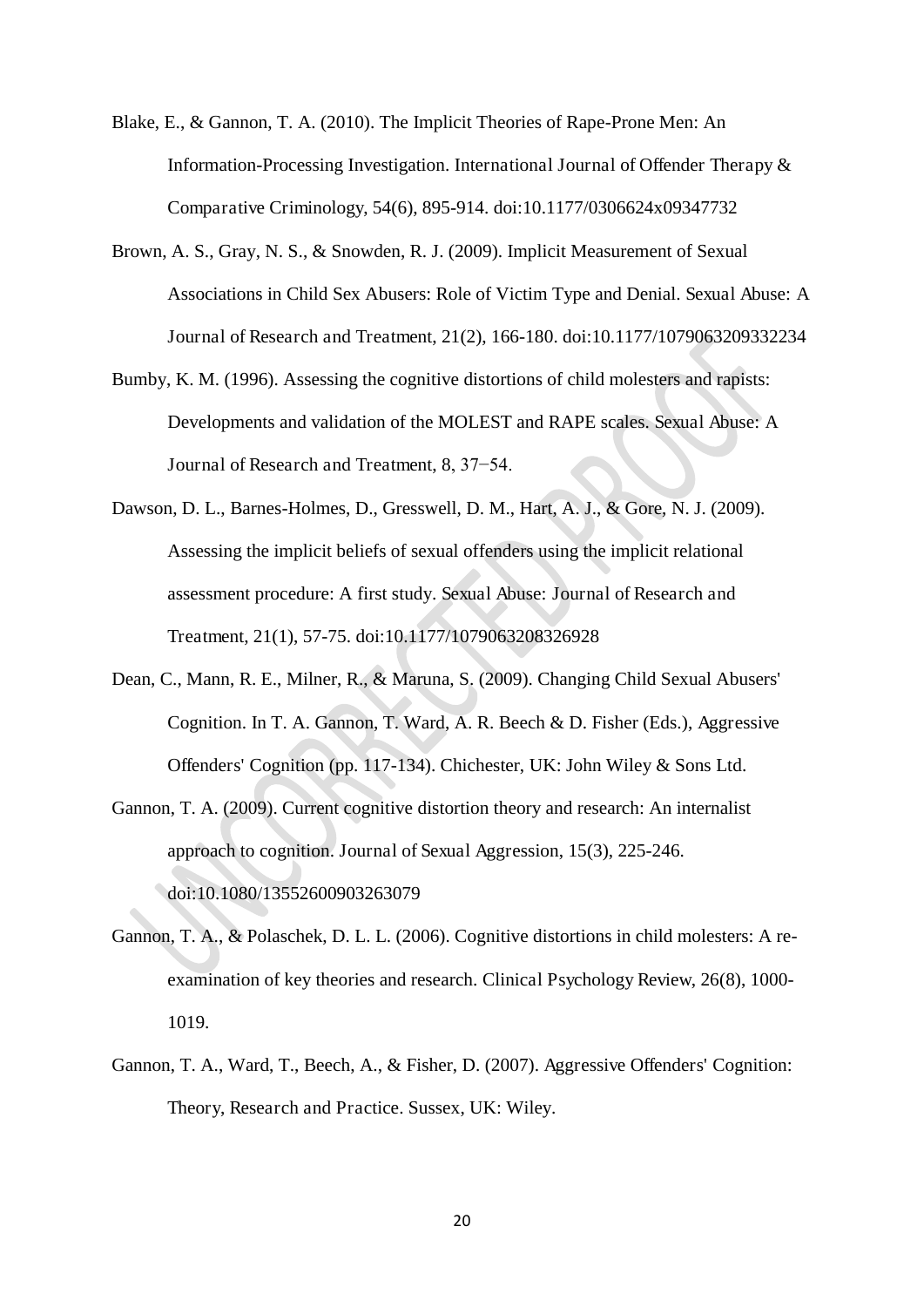- Gannon, T. A., Ward, T., & Collie, R. (2007). Cognitive distortions in child molesters: Theoretical and research developments over the past two decades. Aggression and Violent Behavior, 12(4), 402-416.
- Giotakos, O. (2005). A combination of viewing reaction time and incidental learning task in child molesters, rapists, and control males and females. European Journal of Sexology; Sexologies, 54, 13-22.
- Gray, N. S., Brown, A. S., MacCulloch, M. J., Smith, J., & Snowden, R. J. (2005). An Implicit Test of the Associations Between Children and Sex in Pedophiles. Journal of Abnormal Psychology, 114(2), 304-308.
- Gress, C. L. Z. (2008). Delays in attentional processing when viewing sexual imagery : the development and comparison of two measures (Doctoral thesis, University of Victoria, Victoria, Canada). Retrieved from http://dspace.library.uvic.ca:8080/handle/1828/1234
- Hanson, R. K., & Bussière, M. T. (1998). Predicting relapse: A meta-analysis of sexual offender recidivism studies. Journal of Consulting and Clinical Psychology, 66(2), 348-362.
- Hanson, R. K., & Harris, A. J. R. (2000). Where should we intervene? Dynamic predictors of sexual assault recidivism. Criminal Justice and Behavior, 27(1), 6-35. doi:10.1177/0093854800027001002
- Hanson, R. K., & Morton-Bourgon, K. (2004). Predictors of sexual recidivism an updated meta-analysis. Ottawa, Canada: Public Works and Government Services Canada.
- Hanson, R. K., & Morton-Bourgon, K. E. (2005). The Characteristics of Persistent Sexual Offenders: A Meta-Analysis of Recidivism Studies. Journal of Consulting and Clinical Psychology, 73(6), 1154-1163. doi:10.1037/0022-006x.73.6.1154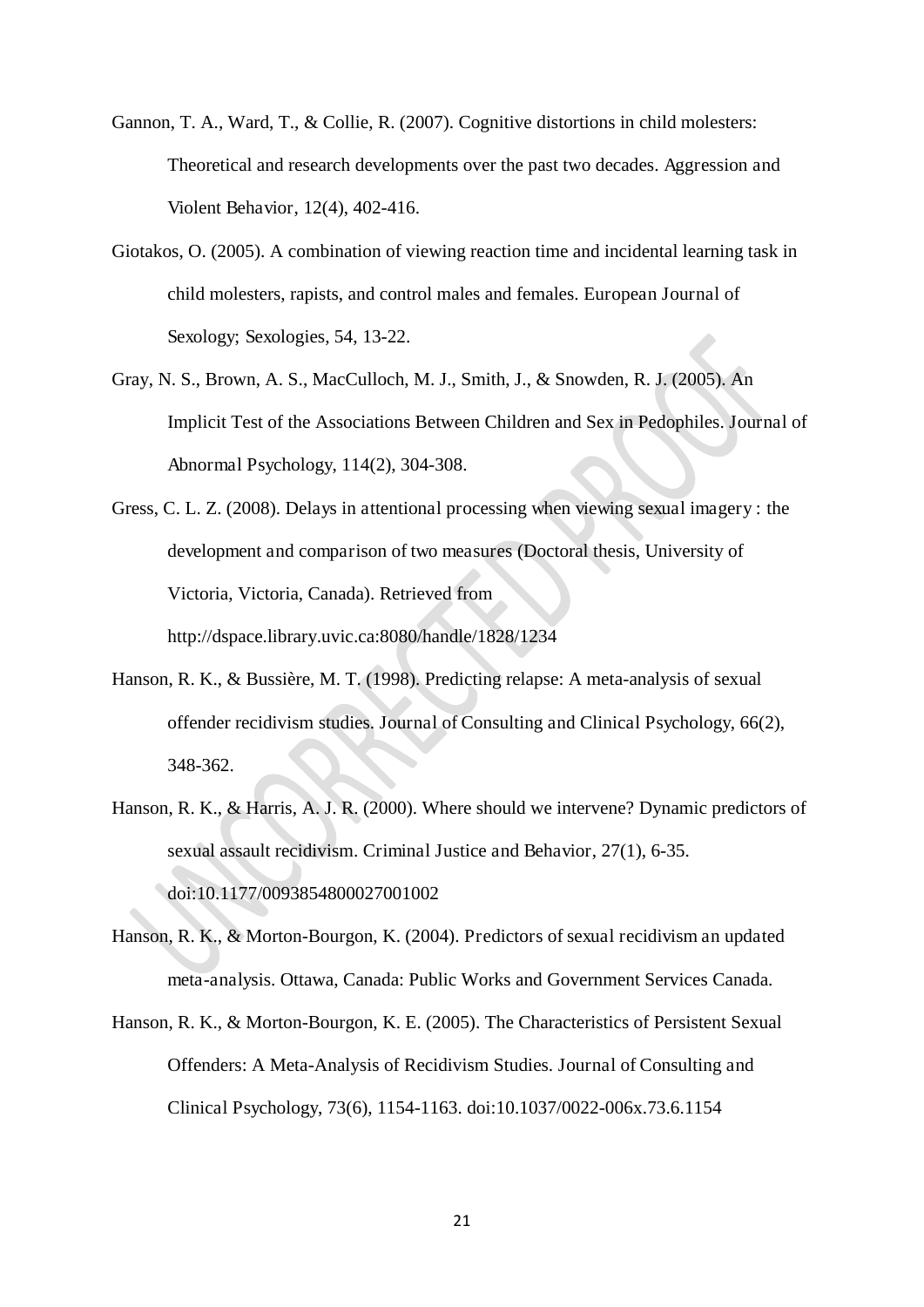- Hollon, S. D., & Kriss, M. R. (1984). Cognitive factors in clinical research and practice. Clinical Psychology Review, 4(1), 35-76. doi:10.1016/0272-7358(84)90036-9
- Keown, K., Gannon, T. A., & Ward, T. (2008). What were they thinking? An exploration of child sexual offenders' beliefs using a lexical decision task. Psychology, Crime & Law, 14(4), 317-337. doi:10.1080/10683160701770112
- Keown, K., Gannon, T. A., & Ward, T. (2010). What's in a measure? A multi-method study of child sexual offenders' beliefs. Psychology, Crime & Law, 16(1/2), 125-143. doi:10.1080/10683160802622022
- Kingston, D., Firestone, P., Wexler, A., & Bradford, J. (2008). Factors associated with recidivism among intrafamilial child molesters. Journal of Sexual Aggression, 14, 3- 18. doi:10.1080/13552600802074924
- Laws, D. R., & Ward, T. (2011). Desistance from sex offending: Alternatives to throwing away the keys. New York, NY US: Guilford Press.
- Mann, R., & Beech, A. (2003). Cognitive Distortions, Schemas, and Implicit Theories. In T. Ward, D. R. Laws & S. M. Hudson (Eds.), Sexual Deviance: Issues and Controversies (pp. 135-153). London: Sage.
- Marshall, W. L., Marshall, L. E., & Kingston, D., A. (2011). Are the cognitive distortions of child molesters in need of treatment? Journal of Sexual Aggression.
- Marshall, W. L., Marshall, L. E., Serran, G. A., & Fernandez, Y. M. (2006). Treating sexual offenders: an integrated approach. London: Routledge.
- Marshall, W. L., Marshall, L. E., & Ware, J. (2009). Cognitive Distortions in Sexual Offenders: Should They All Be Treatment Targets? Sexual Abuse in Australia and New Zealand, 2(1), 21-33.
- Maruna, S. (2001). Making good: How ex-convicts reform and rebuild their lives. Washington, DC US: American Psychological Association.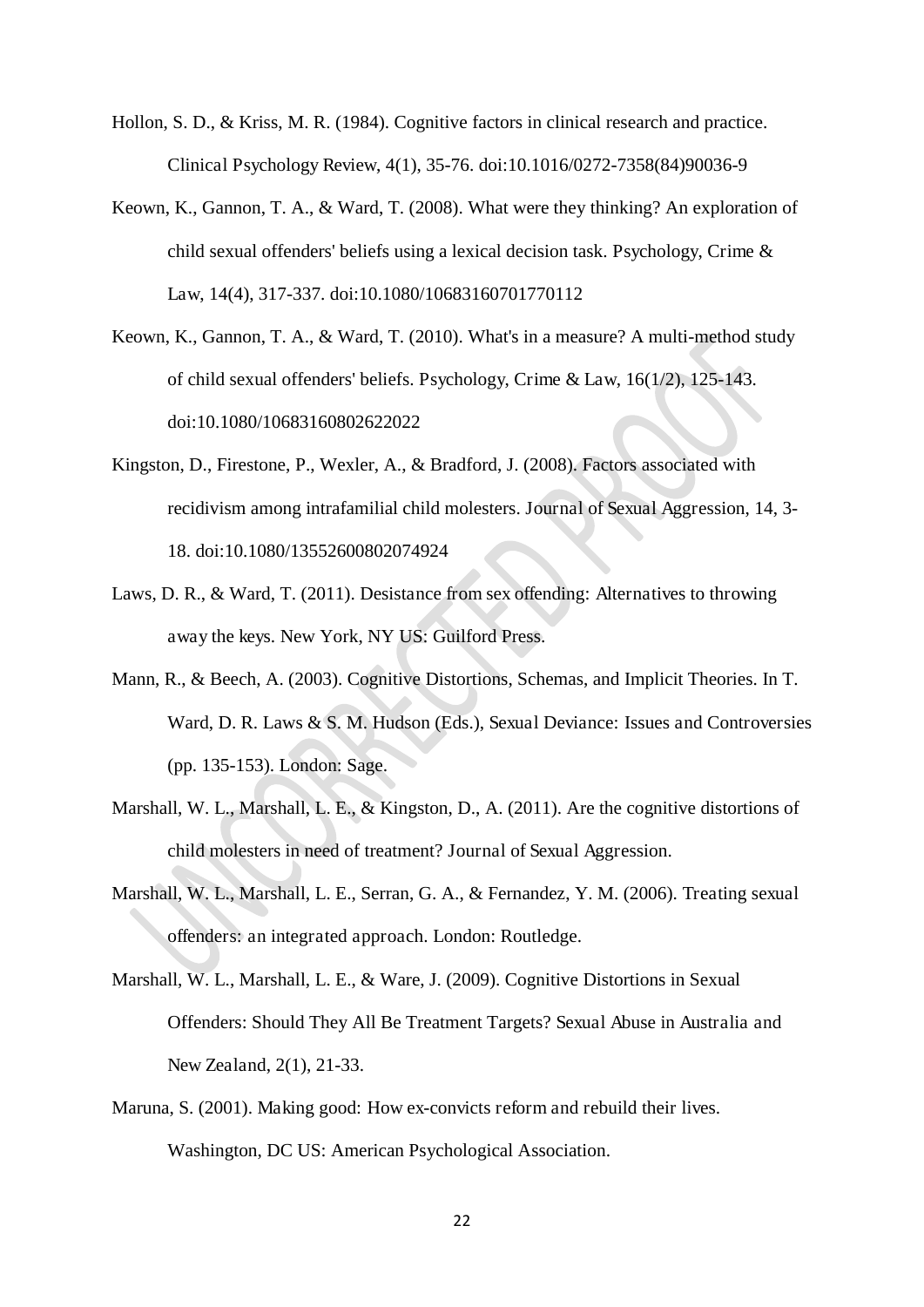- Maruna, S., & Mann, R. E. (2006). A fundamental attribution error? Rethinking cognitive distortions. Legal and Criminological Psychology, 11(2), 155-177.
- Mihailides, S., Devilly, G. J., & Ward, T. (2004). Implicit cognitive distortions and sexual offending. Sexual Abuse: Journal of Research and Treatment, 16(4), 333-350.
- Mokros, A., Dombert, B., Osterheider, M., Zappalà, A., & Santtila, P. (2010). Assessment of pedophilic sexual interest with an attentional choice reaction time task. Archives of Sexual Behavior, 39(5), 1081-1090. doi:10.1007/s10508-009-9530-6
- Navathe, S., Ward, T., & Gannon, T. (2008). Cognitive distortions in child sex offenders: An overview of theory, research & practice. Journal of Forensic Nursing, 4(3), 111.
- Neidigh, L., & Krop, H. (1992). Cognitive distortions among child sexual offenders. Journal of Sex Education and Therapy, 18, 208−215.
- Nunes, K. L., Firestone, P., & Baldwin, M. W. (2007). Indirect assessment of cognitions of child sexual abusers with the Implicit Association Test. Criminal Justice and Behavior, 34(4), 454-475.
- Ó Ciardha, C., & Gormley, M. (2009). Comparing two implicit cognitive measures of sexual interest: A pictorial modified Stroop task and the Implicit Association Test. In D. Thornton & D. R. Laws (Eds.), Cognitive approaches to the assessment of sexual interest in sexual offenders. (pp. 177-201): Wiley-Blackwell.
- Ó Ciardha, C., & Gormley, M. (in press). Using a pictorial modified Stroop task to explore the sexual interests of sexual offenders against children. Sexual abuse: a journal of research and treatment.
- Pollock, N. L., & Hashmall, J. M. (1991). The excuses of child molesters. Behavioral Sciences & the Law, 9(1), 53-59. doi:10.1002/bsl.2370090107
- Price, S. A., & Hanson, R. K. (2007). A modified Stroop task with sexual offenders: Replication of a study. Journal of Sexual Aggression, 13(3), 203-216.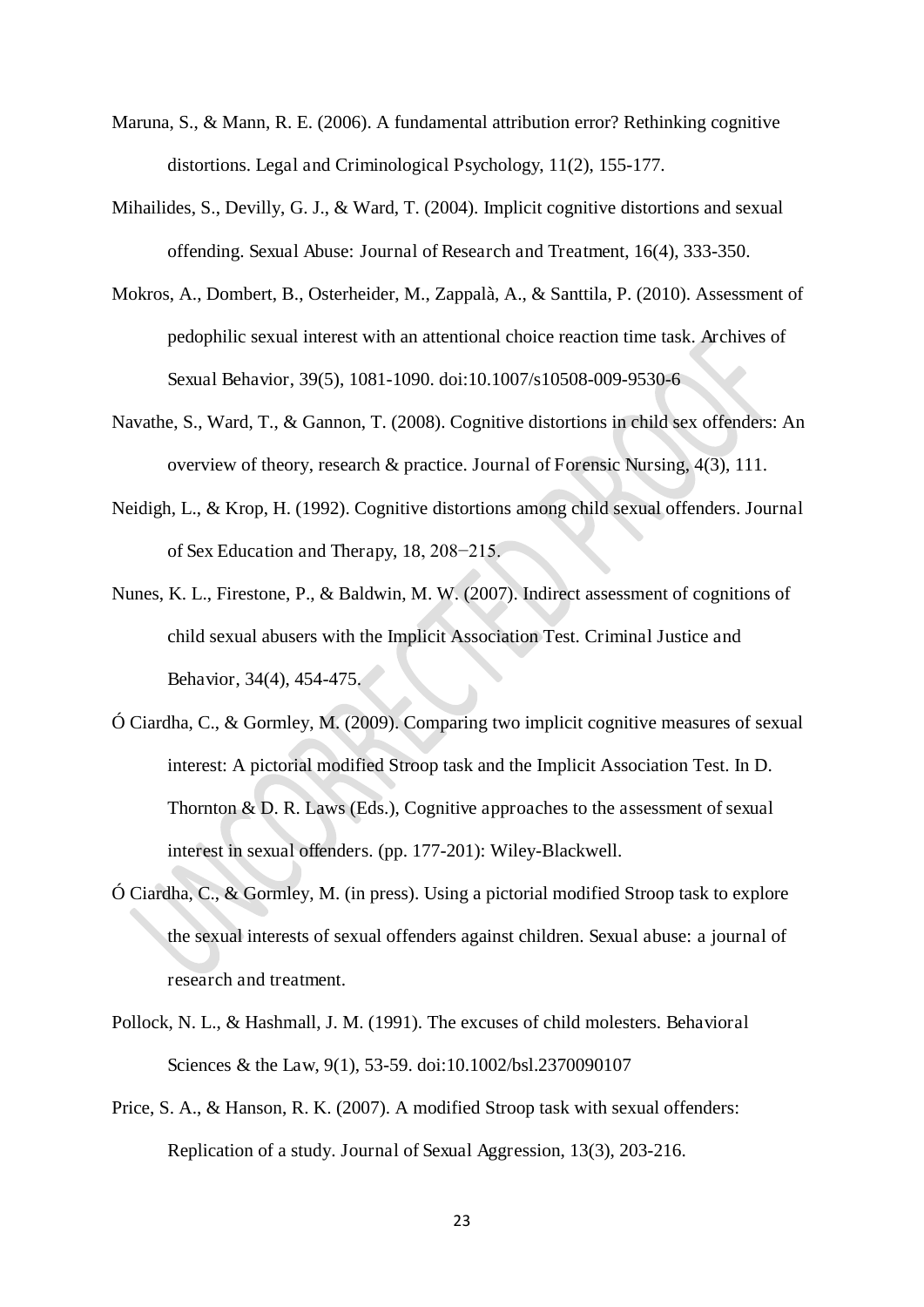- Rogers, R., & Dickey, R. (1991). Denial and minimization among sex offenders. Sexual Abuse: A Journal of Research and Treatment, 4(1), 49-63. doi:10.1007/bf00850139
- Salter, A. C. (1988). Treating child sex offenders and victims : a practical guide. Newbury Park ; London: Sage Publications.
- Serran, G., Fernandez, Y., Marshall, W. L., & Mann, R. E. (2003). Process Issues in Treatment: Application to Sexual Offender Programs. Professional Psychology: Research and Practice, 34(4), 368-374.
- Smith, P., & Waterman, M. (2004). Processing Bias for Sexual Material: The Emotional Stroop and Sexual Offenders. Sexual Abuse: Journal of Research and Treatment, 16(2), 163-171.
- Snowden, R. J., Craig, R. L., & Gray, N. S. (2011). Indirect Behavioral Measures of Cognition among Sexual Offenders. Journal of Sex Research, 48(2), 192 - 217.
- Steffens, M. C., Yundina, E., & Panning, M. (2008). Automatic associations with "erotic" in child sexual offenders: Identifying those in danger of reoffence. Sexual Offender Treatment, 3, 1-9.
- Ward, T. (2000). Sexual offenders' cognitive distortions as implicit theories. Aggression and Violent Behavior, 5(5), 491-507.
- Ward, T., & Beech, A. (2006). An integrated theory of sexual offending. Aggression and Violent Behavior, 11(1), 44-63.
- Ward, T., & Beech, A. (2008). An integrated theory of sexual offending. In D. R. Laws & W. T. O'Donohue (Eds.), Sexual deviance: Theory, assessment, and treatment (2nd ed.). (pp. 21-36). New York, NY US: Guilford Press.
- Ward, T., Fon, C., Hudson, S. M., & McCormack, J. (1998). A descriptive model of dysfunctional cognitions in child molesters. Journal of Interpersonal Violence, 13, 129-155.